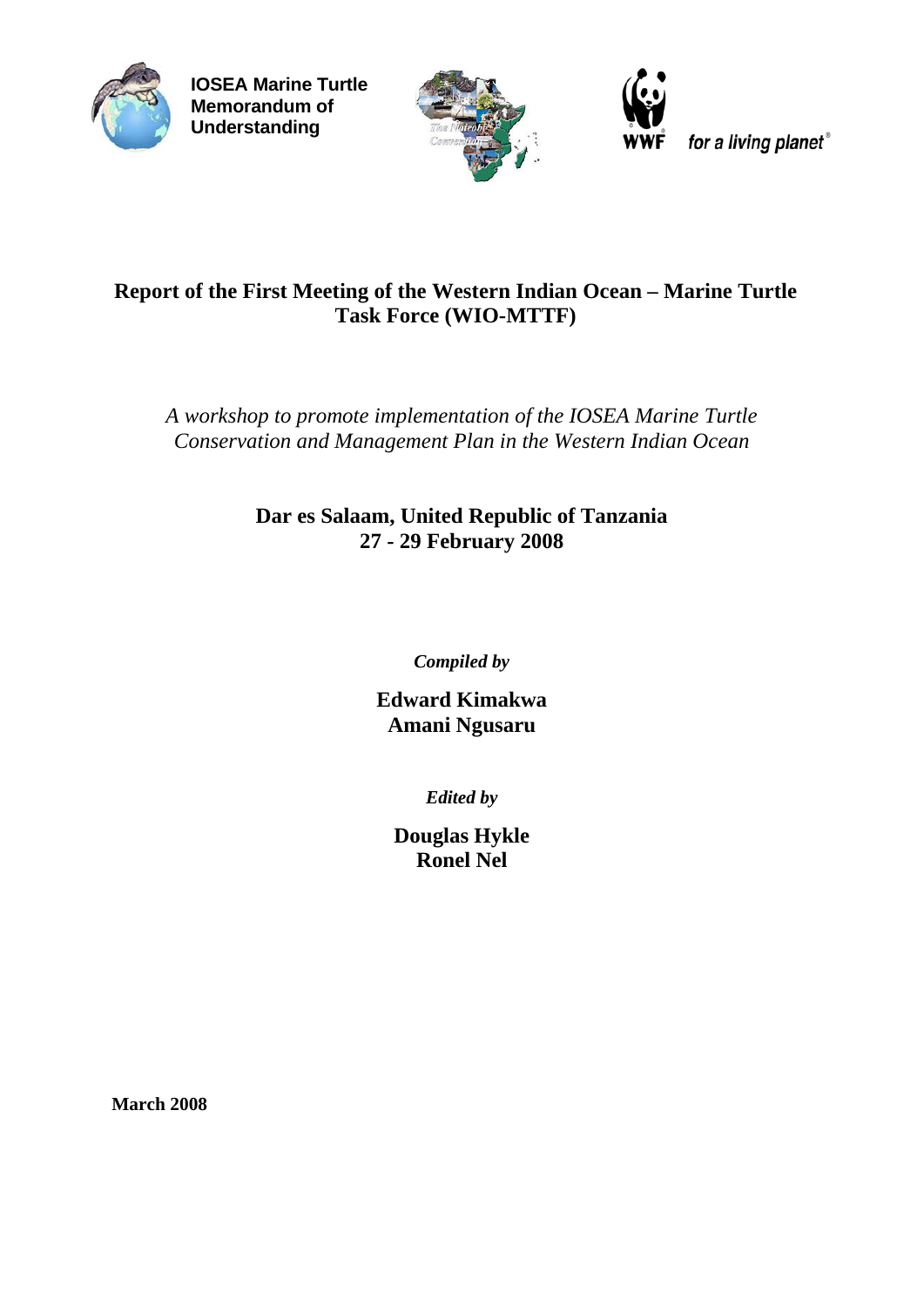# **List of acronyms used in the text**

| <b>Abbreviation</b> | <b>Meaning</b>                                                        |  |  |  |  |
|---------------------|-----------------------------------------------------------------------|--|--|--|--|
| <b>ADSEI</b>        | Association for the Socioeconomic Development of Itsamia              |  |  |  |  |
| <b>ASCLME</b>       | Agulhas and Somali Current Large Marine Ecosystems Project            |  |  |  |  |
| <b>BRD</b>          | <b>By-catch Reduction Device</b>                                      |  |  |  |  |
| <b>CAPFISH</b>      | <b>Capricorn Fisheries Monitoring</b>                                 |  |  |  |  |
| <b>CEDTM</b>        | Centre of Study and Discovery of Marine Turtles                       |  |  |  |  |
| <b>CITES</b>        | Convention on International Trade in Endangered Species of Wild Flora |  |  |  |  |
|                     | and Fauna                                                             |  |  |  |  |
| <b>CMS</b>          | Convention on the Conservation of Migratory Species of Wild Animals   |  |  |  |  |
| <b>EAME</b>         | Eastern African Marine Ecoregion                                      |  |  |  |  |
| EEZ                 | <b>Exclusive Economic Zone</b>                                        |  |  |  |  |
| <b>EIA</b>          | <b>Environmental Impact Assessment</b>                                |  |  |  |  |
| <b>EKZNW</b>        | Ezemvelo Kwazulu-Natal Wildlife                                       |  |  |  |  |
| <b>EMCA</b>         | Environmental Management and Coordination Act                         |  |  |  |  |
| FADs                | <b>Fish Aggregating Devices</b>                                       |  |  |  |  |
| <b>FAO</b>          | Food and Agriculture Organization                                     |  |  |  |  |
| <b>GEF</b>          | <b>Global Environment Facility</b>                                    |  |  |  |  |
| <b>IOC</b>          | Intergovernmental Oceanographic Commission                            |  |  |  |  |
| <b>IOSEA</b>        | Indian Ocean - South-East Asian Marine Turtle MoU                     |  |  |  |  |
| <b>IOTC</b>         | Indian Ocean Tuna Commission                                          |  |  |  |  |
| <b>IUCN</b>         | The World Conservation Union                                          |  |  |  |  |
| ${\rm IUU}$         | Illegal, Unregulated And Unreported Fishing                           |  |  |  |  |
| <b>KESCOM</b>       | Kenya Sea Turtle Conservation Committee                               |  |  |  |  |
| <b>KWS</b>          | Kenya Wildlife Service                                                |  |  |  |  |
| <b>MCS</b>          | Monitoring, Control and Surveillance System                           |  |  |  |  |
| <b>MMP</b>          | Mohéli Marine Park                                                    |  |  |  |  |
| <b>NEPAD</b>        | New Partnership for Africa's Development                              |  |  |  |  |
| <b>ORI</b>          | Oceanographic Research Institute                                      |  |  |  |  |
| <b>RFMO</b>         | Regional Fisheries Management Organisation                            |  |  |  |  |
| <b>SEAFDEC</b>      | Southeast Asian Fisheries Development Center                          |  |  |  |  |
| <b>SEYMEMP</b>      | Seychelles Marine Ecosystem Management Plan                           |  |  |  |  |
| <b>STRAP</b>        | Sea Turtle Recovery Action Plan                                       |  |  |  |  |
| <b>SWIOFC</b>       | South West Indian Ocean Fisheries Commission                          |  |  |  |  |
| <b>SWIOFP</b>       | Southwest Indian Ocean Fisheries Project                              |  |  |  |  |
| <b>TCG</b>          | <b>Turtle Conservation Group</b>                                      |  |  |  |  |
| <b>TED</b>          | <b>Turtle Excluder Device</b>                                         |  |  |  |  |
| <b>UNEP</b>         | United Nations Environment Programme                                  |  |  |  |  |
| <b>UNESCO</b>       | United Nations Educational Scientific and Cultural Organization       |  |  |  |  |
| <b>WCS</b>          | <b>Wildlife Conservation Society</b>                                  |  |  |  |  |
| WIO-LaB             | Western Indian Ocean Land Based Sources of Pollution Project          |  |  |  |  |
| <b>WIOMSA</b>       | Western Indian Ocean Marine Science Association                       |  |  |  |  |
| WIO-MTTF            | Western Indian Ocean - Marine Turtle Task Force                       |  |  |  |  |
| <b>WWF</b>          | World Wide Fund for Nature                                            |  |  |  |  |
| <b>ZSL</b>          | Zoological Society of London                                          |  |  |  |  |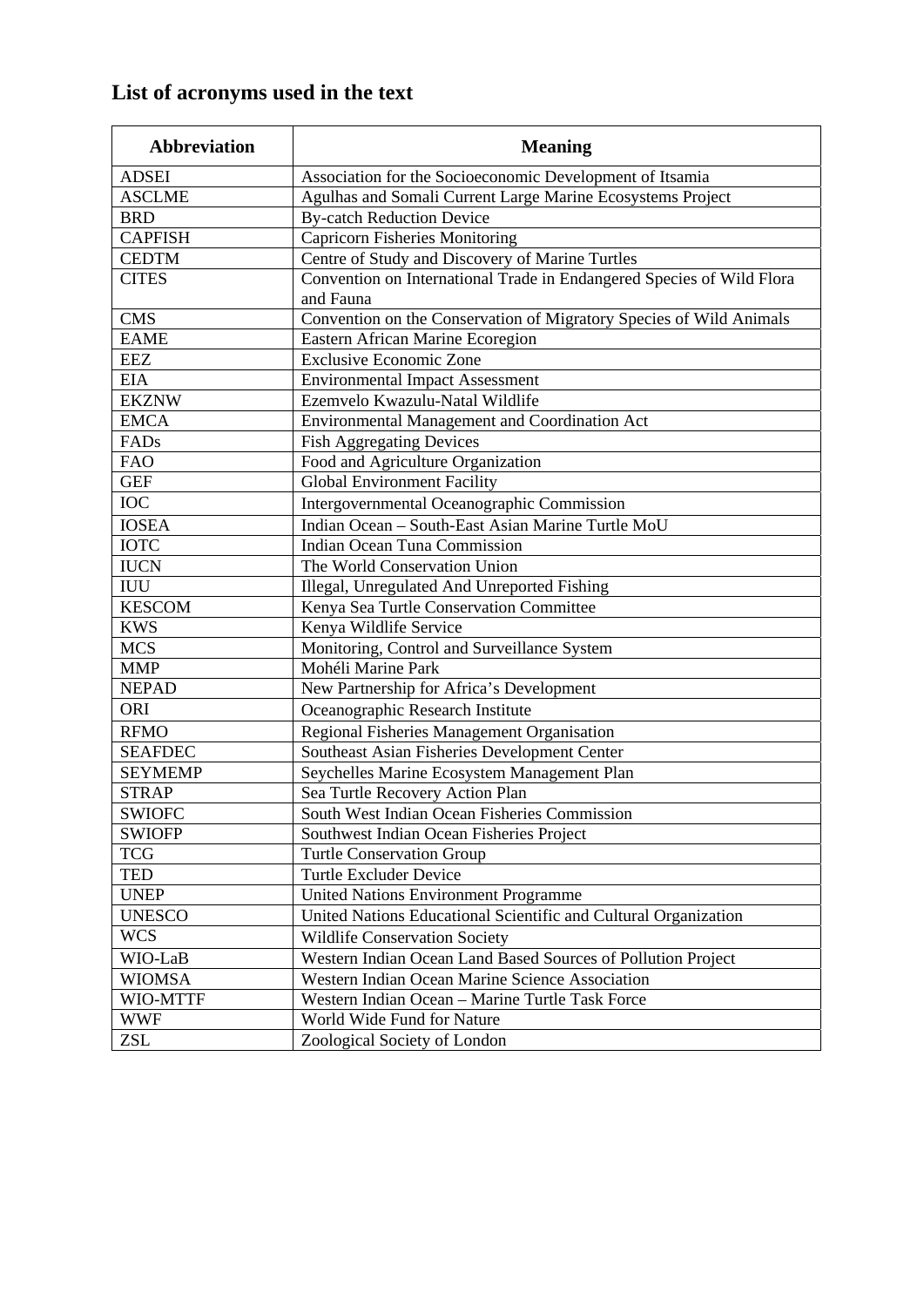## **Background**

Five out of seven species of marine turtle worldwide occur in the Western Indian Ocean (WIO ): Green *Chelonia mydas*, Hawksbill *Eretmochelys imbricata*, Loggerhead *Caretta caretta*, Leatherback *Dermochelys coriacea*, and Olive ridley *Lepidochelys olivacea*. According to the Sodwana Declaration (IUCN, 1996) "only a few of the discrete populations in the region are stable or growing; three of the populations are extinct; most populations are either in decline or have not yet begun to recover from centuries of irrational use". All five species are categorized globally as endangered or critically endangered on the IUCN Red List.

Some of the threats facing marine turtles in the WIO include: exploitation for food, oil, leather and ornamentation; mortality associated with incidental capture in fisheries; marine and land-based pollution; and disruption of essential feeding and nesting sites. Though such threats are fairly well-recognised they are not as well-documented, and spatial and temporal overviews of threats generated from specific data sources are lacking.

Several meetings have been hosted in the WIO over the last decade, all calling for regional cooperation among countries to manage sea turtles as a shared stock. Yet, despite a large number of international programmes (eg. WIOLab, SWIOFP, ASCLME, EAME, WIOMSA), international instruments (CITES, CMS – IOSEA, Nairobi Convention) and workshops (South Africa - 1995, Kenya - 2004, WIOMSA - 2005), WIO countries are still conducting turtle conservation and management largely in isolation.

Various frameworks for conservation action exist and provide useful guidance, among them:

*A Marine Conservation Strategy and Action Plan for the Western Indian Ocean* (IUCN, 1996) provides a fairly comprehensive "shopping list" of priority actions and strategies in various domains (eg. research/monitoring, integrated management, community participation, capacity-building, public awareness, international cooperation, and funding). However, it was not set up as an instrument through which Governments and other partners could be held accountable for progress made (individually or collectively) towards conservation objectives.

A broadly endorsed regional programme does exist in the form of the Memorandum of Understanding on the Conservation and Management of Marine Turtles and their Habitats of the Indian Ocean and South-East Asia, adopted in 2001 under the auspices of the Convention on the Conservation of Migratory Species of Wild Animals (CMS). This non-binding, intergovernmental agreement has been signed by some 27 States around the whole of the Indian Ocean and South-East Asia, including most of the countries of the Western Indian Ocean.

Supported by a secretariat co-located with UNEP in Bangkok, Thailand, the IOSEA Marine Turtle MoU has been coordinating and closely monitoring region-wide conservation efforts for over four years. Among other things, it has been responsible for the development of a state-of the-art Online Reporting Facility, and the organisation of successful region-wide Year of the Turtle campaign in 2006. All of the twelve "Priority Actions" identified in the 1996 WIO Strategy and Action Plan are fully integrated in the IOSEA CMP, and many of them have seen substantial progress.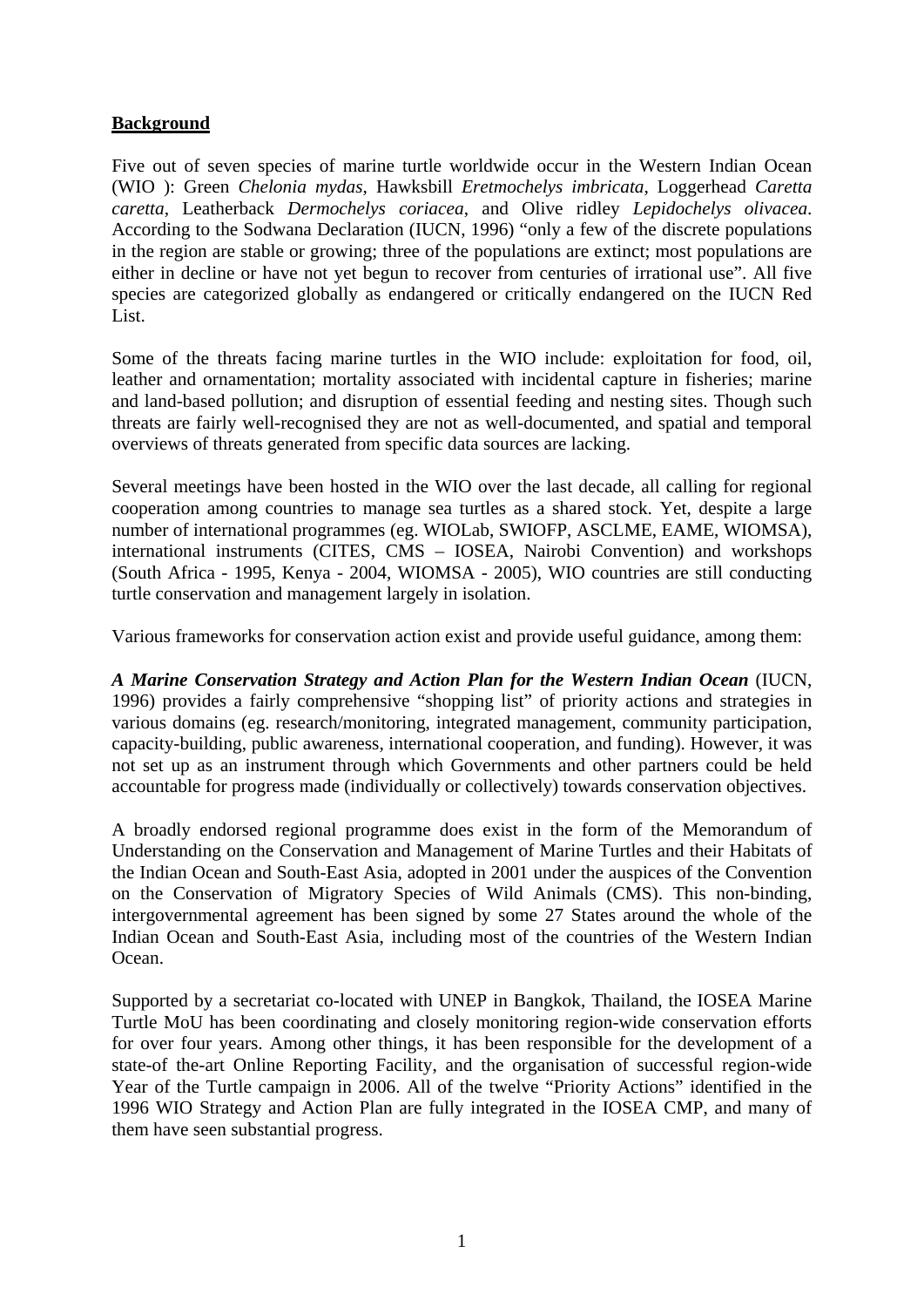### **Introduction to the WIO-MTTF**

The Western Indian Ocean - Marine Turtle Task Force (WIO-MTTF) is a technical, nonpolitical, working group comprised of specialists from eleven countries in the Western Indian Ocean (Comoros, France (La Réunion), Kenya, Madagascar, Mauritius, Mozambique, Seychelles, Somalia, South Africa, United Kingdom (BIOT) and United Republic of Tanzania, as well as representatives from intergovernmental organizations, academic, and non-governmental organisations within the region. The Task Force falls under the aegis of the Nairobi Regional Seas Convention and the Convention on Migratory Species' *Memorandum of Understanding for the Conservation and Management of Marine Turtles and their Habitats of the Indian Ocean and South East Asia* (IOSEA). It serves as an advisory body to the member States of both the Nairobi Convention and the IOSEA.

As an umbrella organisation, the IOSEA Marine Turtle MoU envisages and encourages closer cooperative arrangements at a sub-regional level, in keeping with the recommendation of the Western Indian Ocean Marine Turtle Conservation Workshop, held in Mombasa, in September 2004. That workshop highlighted the need for a regional task force that could provide specialist and technical advice to governments, intergovernmental organisations, national turtle committees and/or NGOs that assist with the implementation of the IOSEA MoU's Conservation and Management Plan (CMP).

The proposed model that arose from discussions at the meeting was a committee to be appointed as a Task Force under the Nairobi Convention, with the explicit aim of facilitating implementation of the IOSEA MoU CMP, while fulfilling at the same time the general programme of work of the Nairobi Convention in its broader scope of management of East Africa's coastal and marine environment. The IOSEA MoU Secretariat subsequently presented the concept for such a task force to the meeting of Focal Points to the Nairobi Convention in Dar-es-Salaam, Tanzania, in November 2005. The idea was positively received, and it was agreed that terms of reference (ToR) be developed and presented for endorsement by the next full meeting of Contracting Parties.

Provisional Terms of Reference of the WIO-MTTF were agreed by the IOSEA Signatory States at their Fourth Meeting (Muscat, March 2006). WIO Governments were then invited to nominate candidates to serve on the Task Force. Participation of other organisations was also foreseen. The nominations were vetted by the IOSEA Advisory Committee and the Task Force was formally established by the Nairobi Convention Conference of the Parties when it met in Johannesburg in early November 2007.

## **Agenda point: Opening Session of the Meeting**

#### **Welcoming Remarks**

Mr. Douglas Hykle, Coordinator of the IOSEA Secretariat, called the meeting to order and welcomed participants to the first meeting of the Western Indian Ocean – Marine Turtle Task Force. Though he hoped the meeting would be conducted through informal discussion, it was nonetheless historic as it represented the first-ever collaboration among WWF-EAME, the Nairobi Convention and the IOSEA. It would build on the recommendations of a workshop held in Mombasa in September 2004 which highlighted the need for a regional body that could provide specialist and technical advice. He underscored the value of using information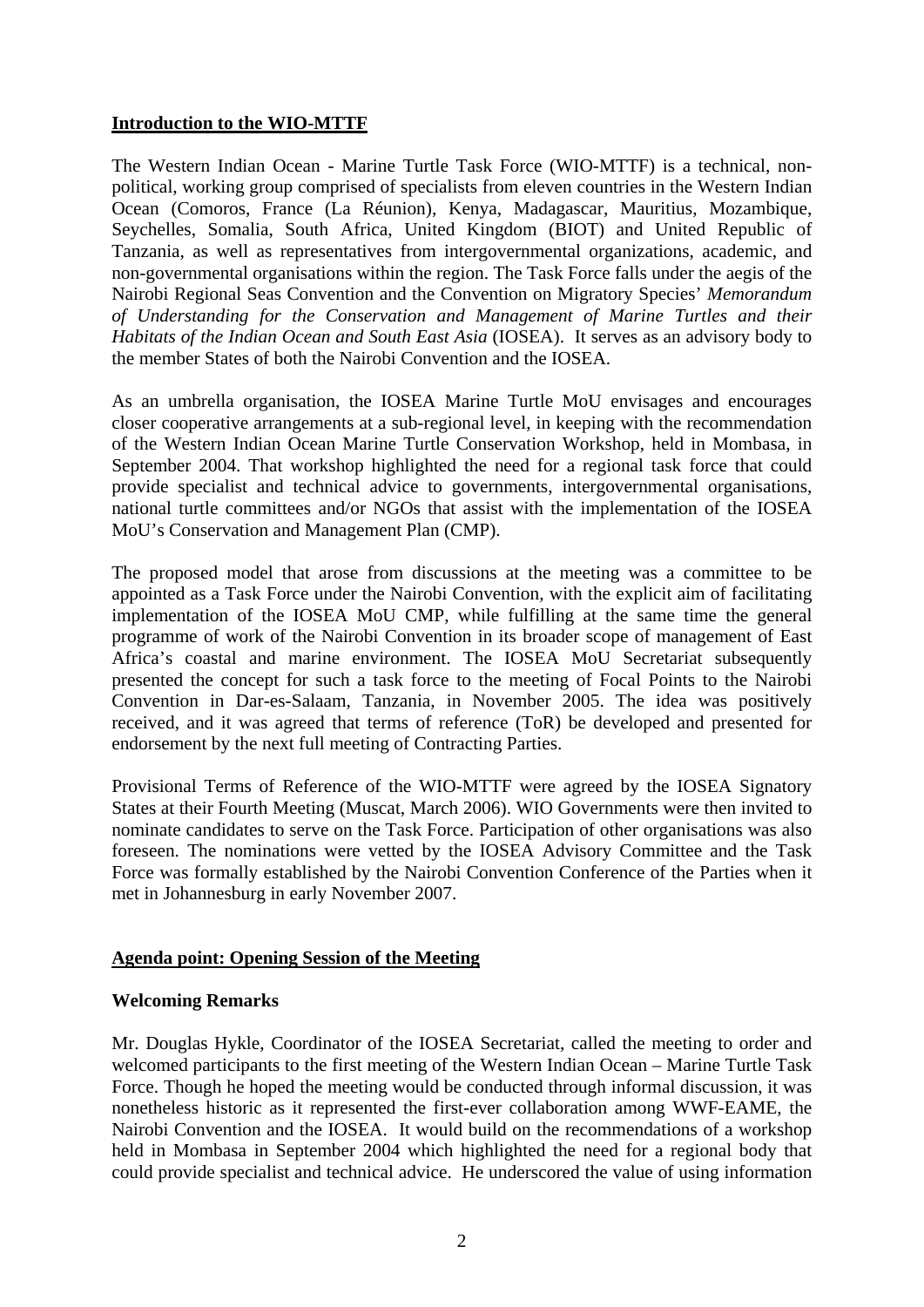on progress and gaps in implementation, already compiled by IOSEA, to facilitate the drafting of practical recommendations.

Mr. Dixon Waruinge of the Nairobi Convention Secretariat thanked WWF and the Government of the United Republic of Tanzania for the invitation and the offer to host the meeting. He noted that initially the meeting was planned to be held in Nairobi but due to the prevailing political crisis this was not possible. He also thanked the IOSEA Secretariat for following through with the preparatory work, which culminated with the terms of reference (ToR) for the Task Force having been endorsed by the  $5<sup>th</sup>$  Meeting of the Contracting Parties to the Nairobi Convention in Johannesburg in November 2007. The Nairobi Convention recognized the important role played by a wide range of key stakeholders in the implementation of resolutions and decisions passed by Governments in different fora. The mandate of the Nairobi Convention is to generate information on how each country is managing their coastal and marine resources. It is interested, therefore, to know what each country is doing towards protecting the marine turtles. The Convention has plans to prepare a periodic report on the status of marine environment and could consider having a chapter on the activities being undertaken by the MTTF in the respective countries.

Dr. Amani Ngusaru of the WWF – Eastern African Marine Ecoregion (EAME) Secretariat thanked the partner organisations for the crucial roles they played to make the meeting happen. He said that WWF was honoured to support the first meeting of the MTTF and had many expectations of the Task Force. Dr. Ngusaru told participants that WWF would continue promoting partnership in marine turtle conservation. The EAME's strategic objectives included building regional capacity for turtle conservation and management by supporting national committees, development of marine recovery plans, support for study tours and lesson learning, addressing information needs for marine turtle management, including coordination of regional programmes, and strengthening networking and collaboration amongst practitioners and decision makers. He acknowledged that all of these objectives were essential building blocks of a regional conservation initiative, but did not in themselves constitute a regional programme with formal endorsement and support from the respective governments, as provided by IOSEA - hence the importance of constituting the WIO-Marine Turtle Task Force.

The meeting was officially opened by Mr. Winfried Haule, Assistant Director of Fisheries in the Ministry of Livestock and Fisheries. Mr. Haule extended a warm welcome to all the participants. On behalf of the Government of the United Republic of Tanzania, he thanked the Nairobi Convention, WWF-EAME and IOSEA Secretariat on their decision to support and host the meeting in Tanzania. His country was a party to a number of relevant regional and global agreements/initiatives aimed at protecting coastal and marine resources, including the IOSEA MoU on marine turtle conservation. Tanzania had a number of initiatives being spearheaded by the government in close collaboration with local communities, NGOs, the national turtle committee and development partners. However there a number of challenges, including illegal harvesting and limited knowledge of genetics and population dynamics, as well as other inherent factors. He encouraged participants to contribute to the discussions freely to make the workshop successful and productive, and declared the first WIO-MTTF workshop officially open.

Dr. Ronel Nel, Interim Task Force Chair, expressed her sincere appreciation to WWF for organising and hosting the meeting. She also thanked the Nairobi Convention Secretariat for its willingness to host the meeting in Nairobi, though this was not possible. She also thanked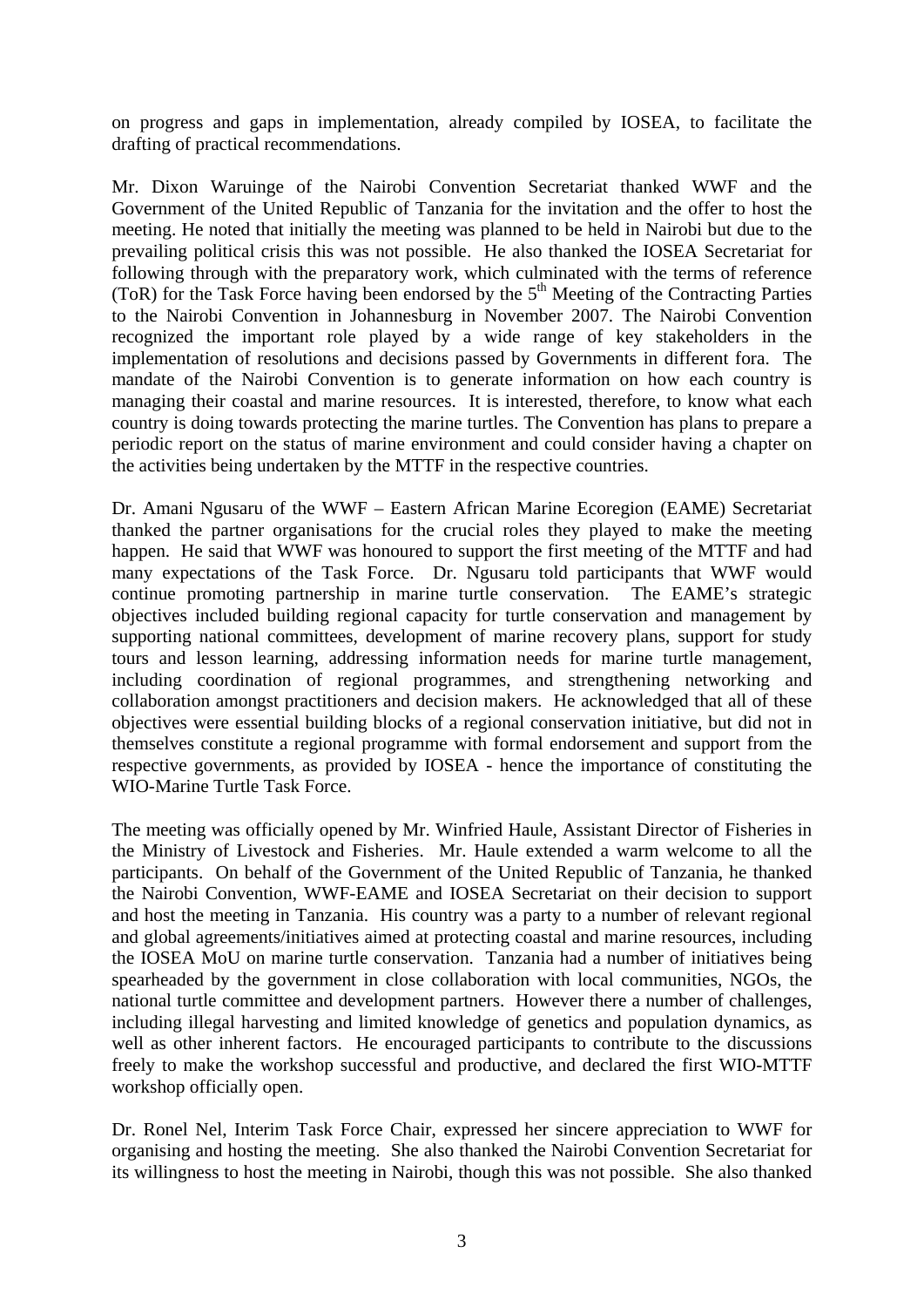the IOSEA MoU Secretariat for having produced all of the meeting documentation, and Dr. Jack Frazer, IOSEA Advisory Committee Chairman, for having facilitated the selection of MTTF members.

### **Organisation of the meeting**

The meeting drew participants from seven IOSEA signatory states: Comoros, Kenya, Madagascar, Mauritius, South Africa, United Kingdom, and United Republic; as well as France (Réunion), Mozambique and Somalia, which have yet to sign the IOSEA MoU. A number of intergovernmental and non-governmental organisations were also represented. The list of participants appears at Annex 1.

Dr. Nel chaired the meeting, which was conducted in English. Douglas Hykle of the IOSEA Secretariat provided secretariat support and Edward Kimakwa of the WWF-EAME Secretariat served as rapporteur. Task Force members were reminded of the essential meeting documents, including a compilation of regional information based on national reports and site-specific data sheets.

The Chair explained that the meeting had three main tasks before it: reviewing the Task Force terms of reference, reviewing the synthesis of national reports for gaps and successes in IOSEA implementation, and developing a work plan to guide future activity. The specific meeting objectives, agenda, and expected outcomes are summarised in Annex 2. Dr Nel noted that the Western Indian Ocean was one of four sub-regions under IOSEA, and was breaking new ground with the creation of the WIO Task Force. She encouraged members to think beyond a purely national perspective when developing their work programmes, since the Task Force needed to build partnerships, collaborate with other NGOS and academic institutions, and maintain a relationship with the IOSEA Secretariat – all the while keeping in mind the migratory nature of the turtles.

In their opening remarks, participants noted the institutional challenges of improving communication and collaboration within countries, the need to adequately compile relevant information that is known to exist, and the value of a forum for exchanging knowledge and experience. Tanzania had established a national committee which might be instructive for other countries; and Mozambique had taken the decision to sign the IOSEA Memorandum of Understanding.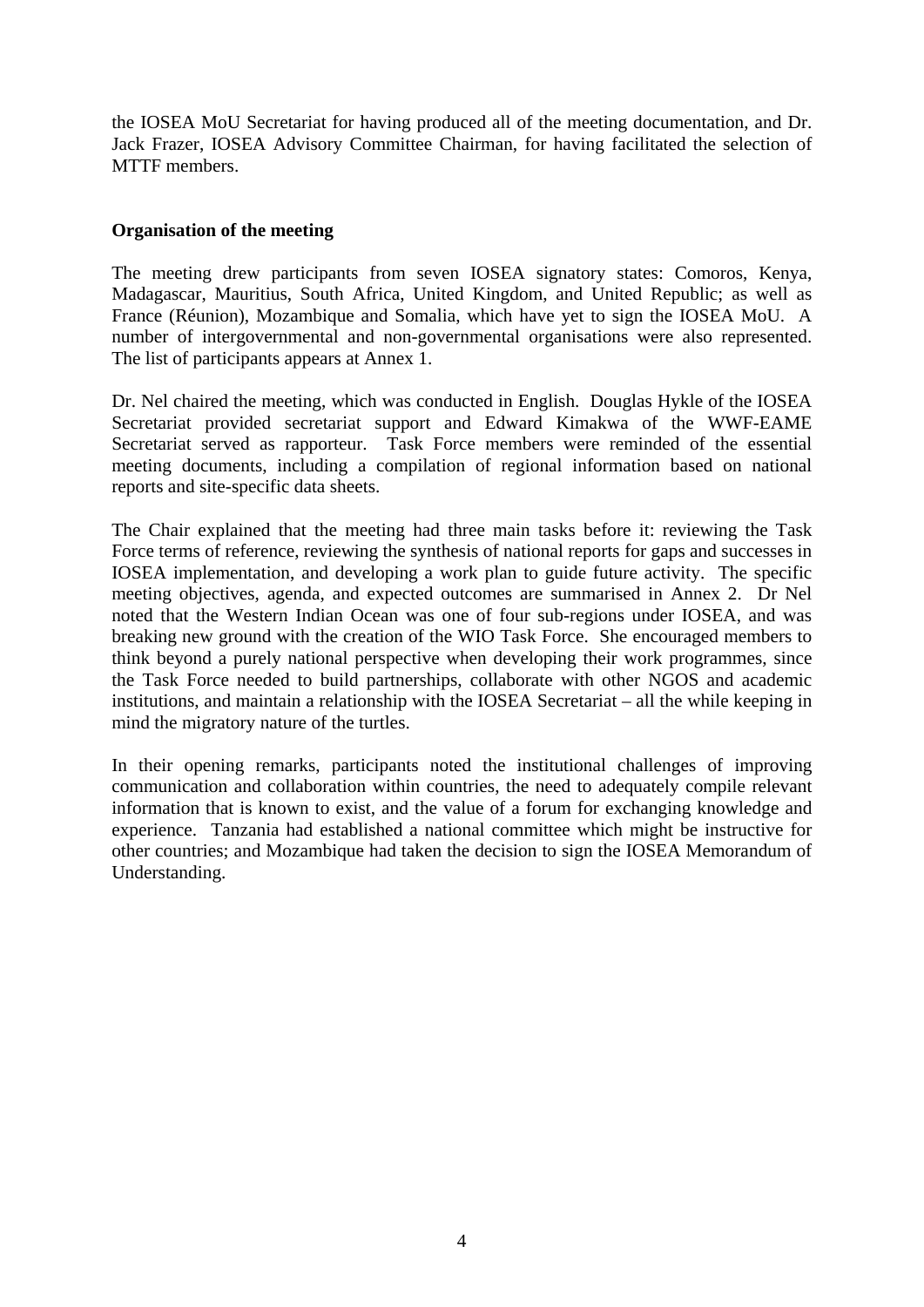### **Agenda point: Review of marine turtle conservation progress from a sub-regional perspective**

The IOSEA MoU Secretariat had circulated by e-mail to all Task Force members, in advance of the meeting, a set of documents which included:

- national reports for all 11 WIO countries (including non-IOSEA members);
- regional syntheses pertaining to approximately 80 different aspects of IOSEA CMP implementation (with priority attention given to about 30 aspects, listed in Annex 3); and
- a list of about 125 sites of importance for marine turtles in the WIO, accessible via the IOSEA Website (http://www.ioseaturtles.org/report.php).

The Task Force used these documents to guide the discussions over the three day meeting. The regional syntheses were organised into eight different themes, mirroring to a large extent the format of the IOSEA Conservation and Management Plan:

I. OVERVIEWS II. FISHERIES-INTERACTIONS III. ECONOMIC USES OF MARINE TURTLES IV. MONITORING / MITIGATION V. RESEARCH VI. STAKEHOLDER INVOLVEMENT VII. PRIORITIES / NEEDS VIII. IMPLEMENTATION PREREQUISITES

These same thematic headings are used in the report that follows.

## **I. OVERVIEWS**

Members of the MTTF from the respective countries gave an overview on the national conservation status of marine turtles.

**Comoros:** Species occurrence: *Chelonia mydas*, *Eretmochelys imbricata* (primarily); and *Dermochelys coriacea*, *Caretta caretta* (few observations). Of the 30 beaches constituting the Mohéli Marine Park (MMP), the most important are: five beaches in Itsamia - Mohéli (for nesting and feeding); and seven beaches on the small islands of Nioumachoi (for nesting and feeding). Of lesser importance: five beaches in the north of Mohéli; four beaches in Grande Comore (nesting), which are not frequented by turtles any longer; and three beaches in Anjouan (for nesting and feeding), also not frequented any more.

The community of Itsamia considers marine turtles as a national heritage and realises the benefit they bring to the local economy, so they protect them. However, some poaching activities on the beaches of Mohéli, conducted by outsiders, have been reported. Turtle meat sold on other islands is relatively cheap compared to beef, for instance 1 kg of turtle meat costs about 1 Euro as opposed to beef which costs 5 Euros. The population of turtles is substantial: with about 500 turtles sighted on the beach during a peak night in June. Some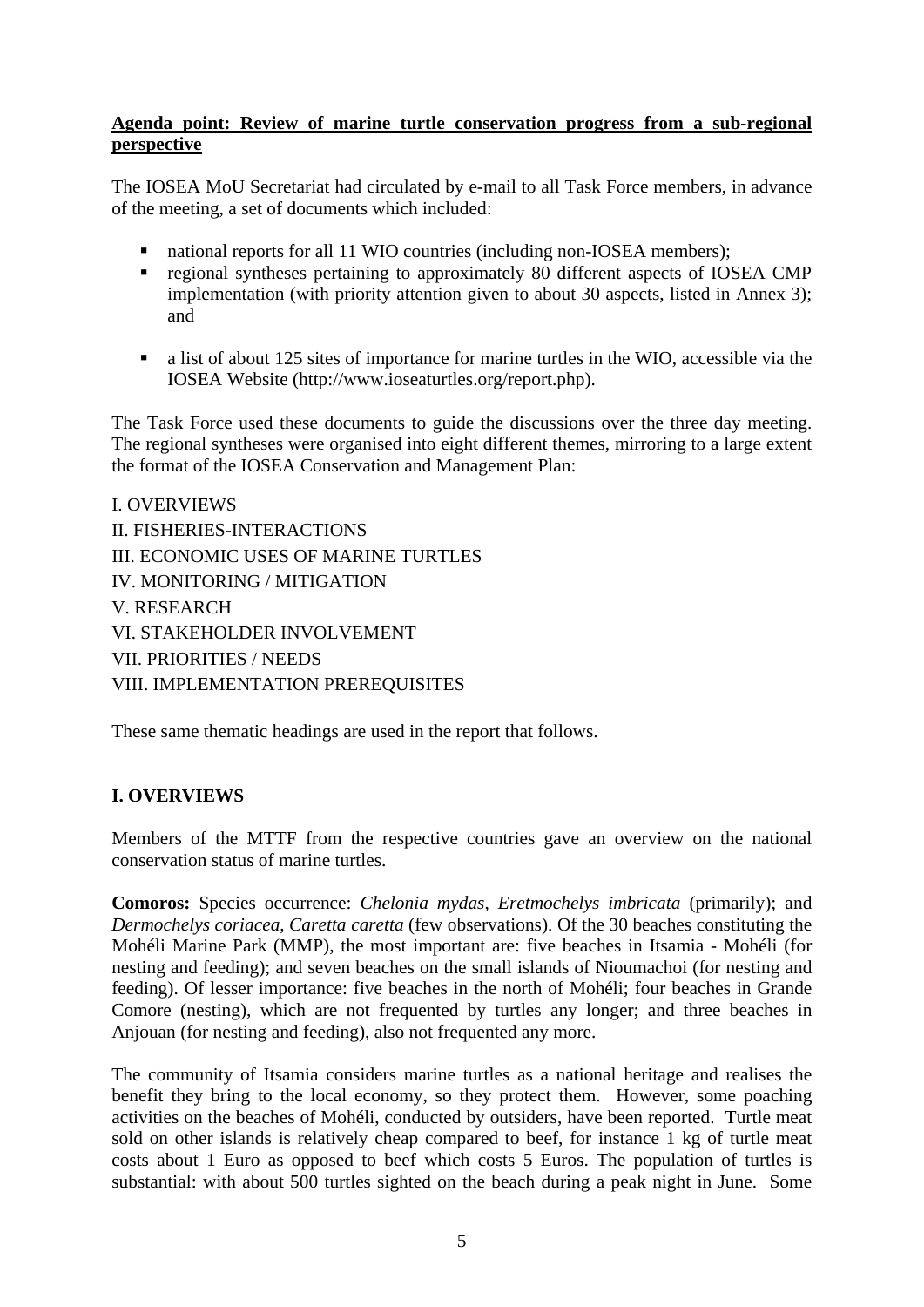work on protecting turtles is ongoing with the support of UNEP and the WIOLab project. Comoros is collaborating with Réunion to analyze data on marine turtle populations which could be a good model for the region. There are also annual national "day of turtles" when many activities take place. The marine turtle tagging and monitoring programme is strong, though there is need to build the capacity of local communities on marine turtle monitoring.

**Kenya:** There are over 18 Turtle Conservation Groups (TCGs) based at the various sites. KESCOM is involved in the coordination of turtle conservation efforts. Marine turtles are protected under the Fisheries Act and the Wildlife Act. The Kenya Wildlife Service and the Fisheries Department have joint monitoring and surveillance activities, which are said to be excellent. KWS also conducts some form of intelligence work. Public education and awareness creation; and sensitization of the local communities and school children are integral of the conservation plan. The media is actively involved in this activity. Development along the beach and sea front is controlled and subjected to EIA through the EMCA Act. There has been some incentive-based conservation; however it has not been sustainable. Some efforts are being directed towards developing some protection on the sites through revenue from conservation areas. Plans are underway to develop a national strategy on marine turtle conservation spearheaded by the KWS.

**Madagascar:** Has a strong community incentive for turtle conservation. Though fairly new, the system embraces the community structure - employing traditions, culture and customs in conserving marine turtles. TEDs are used in the trawl fishery as part of the management measures enforced by the Fisheries Department, MCS Unit, through a 2003 decree. Training was conducted by Ifremer. The use of TEDs by commercial trawlers is motivated by the availability of the United States export market for the shrimp fishery. Another apparent reason for the high usage rate was the fact that the industry is centred around large companies (French-owned), rather than individuals.

**Mauritius:** Research or monitoring work for marine turtles not yet established. Information and data on turtles nesting and habitats are very scanty. Some resources have been allocated under the SWIOFP for research. Green turtles and Hawksbills are the most common on outlying Mauritian beaches. The entire coastline of the main island has been developed, however a recent case of a fisherman who protected a Green turtle nest until it hatched was reported. Elsewhere, poaching has been reduced to near zero because the community is involved in ecotourism and they see this as an alternative. A full time conservation officer is employed by the ecotourism programme management of one island, where turtles are viewed as a flagship species. They are also used in tourist and education programmes. There is need for in-depth research work on minimizing the impacts of coastal development and beach lighting.

**Mozambique:** A National Strategy and Action plan have been developed, with a component on assessing the impact of fishing activities on marine turtles. Trial and testing of TEDs was done in the past. They are now supposed to be used in the shrimp trawl fishery, but compliance is poor. A marine turtle working group has been set up and functions on a voluntary basis. It met in the last week. The Government reportedly would like to use the group to help in implementation of marine turtle activities. Another meeting was scheduled for next month. Nation-wide campaigns for marine turtle conservation have been conducted, with positive results. Last year government requested key ministries/sectors to identify the specific issues that affect marine resources as a starting point for developing a national action plan.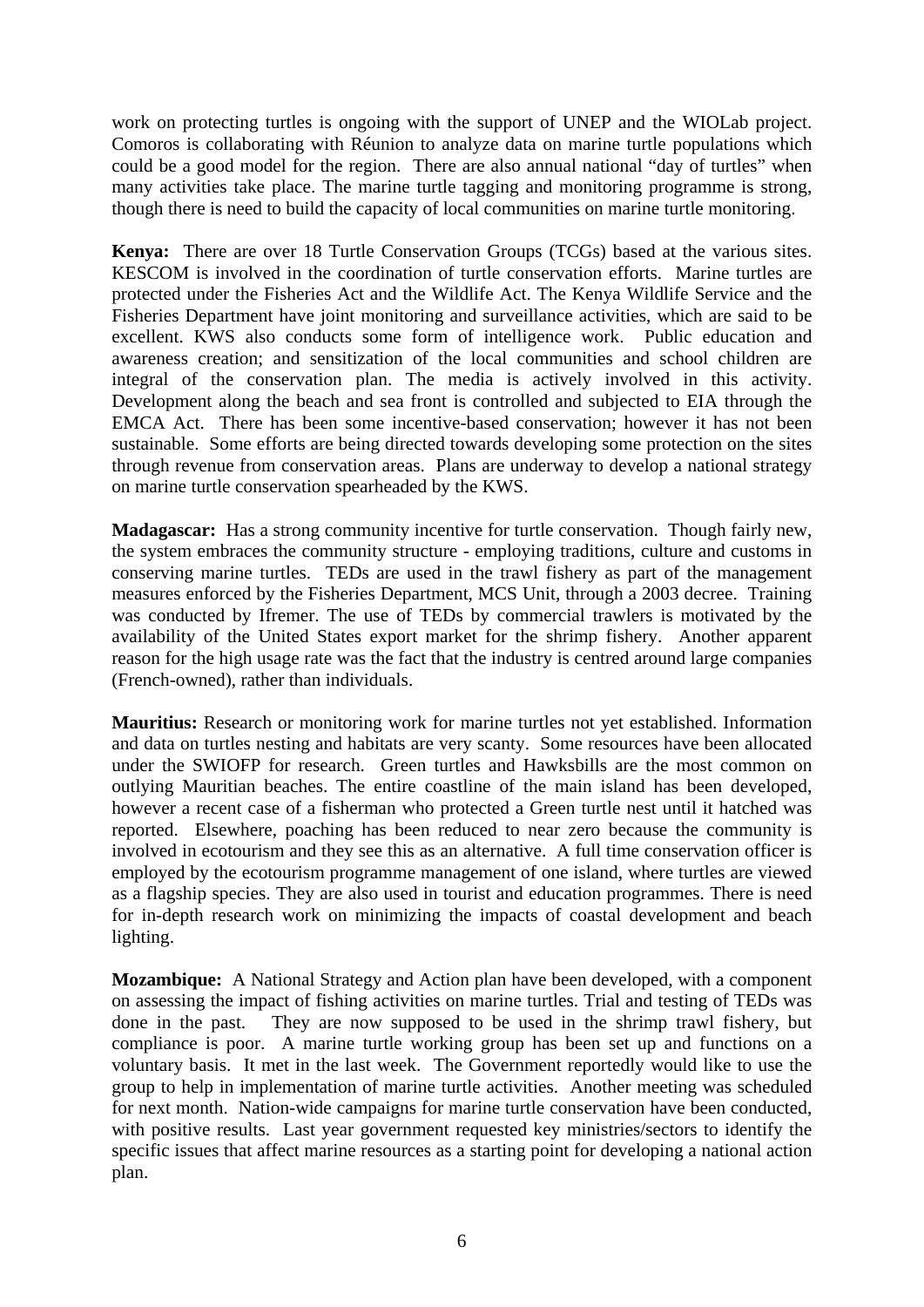**Seychelles:** Has a long-term monitoring programme dating back to 1972. Government of Seychelles formally established nature reserves at the following sites, managed by organizations indicated: Aldabra (by the parastatal, Seychelles Islands Foundation; UNESCO World Heritage - Aride (by the NGO, Island Conservation Society; Cousin (by the NGO, Nature Seychelles; Curieuse MP & Ste. Anne MP (by the parastatal, Marine Parks Authority. There is a nation-wide turtle monitoring programme, involving the government, NGOs and the private sector. Members of the community participate in turtle monitoring and a stranding network by telephoning the Ministry of Environment's "Green Line" environmental hotline.

**South Africa:** Five species of sea turtles are found in the waters off South Africa, of which two species - loggerhead and leatherback - nest in significant numbers. About one or two olive ridleys are observed per annum as occasional strays or in strandings. The best information exists for the nesting beaches and reefs in the iSimangaliso Wetland Park (formerly known as the Greater St Lucia Wetland Park), where loggerhead and leatherback nesting numbers have been monitored since 1963. Initially an area of 8km was monitored and that area has now been expanded to ~56km. It is monitored nightly for the entire nesting and hatching season (i.e. 5 months). No programme exists to do in-water counts for any of the species, other than through fisheries information. South Africa has a good network of protected areas and all of the nesting area, as well as a substantial amount of reef habitats are taken up in protected areas. The result is that direct harvesting and habitat destruction are marginal threats in South Africa. Fisheries impacts, specifically long-lining and bather protection nets are the greatest (quantified) threat to turtles while in South Africa waters. Ghost fishing and trawling may also be of importance, but needs to be monitored. Diseases such as fibropapilloma or fungal infections in nests seem to be largely absent. The effect of climate change is a great unknown at this stage and the effect could go in any direction i.e. positive or negative. Studies will be undertaken in the near future to better understand the threats associated with climate change and South African turtle populations.

**United Kingdom:** Has put together a comprehensive conservation management plan. Funded, published research has been conducted involving relatively short periods of field work. There is a well-established yearly monitoring programme which generates substantial data on marine turtles.

**United Republic of Tanzania:** Marine turtle conservation work is centred around working with communities on monitoring, surveillance, nesting activities, awareness creation/campaigns, and beach cleaning. Turtles form important components of ecotourism initiatives. Tanzania provides an important nesting ground for Green turtle and Hawksbills. Marine turtles are protected by law: the Fisheries Act 2003. The country has not provided for the use of TEDs in its fisheries legislation, though there are some efforts in that direction.

In their national reports, most countries provided descriptions of exemplary practices which were quite informative. For example, South Africa mentioned strong marine legislation with fairly good implementation and compliance, the development of an observer programme on longliners, integrated coastal zone and marine management, and a comprehensive turtle monitoring programme. Comoros reported on its effective community monitoring and marine turtle tagging programme which could serve as a model for the region. Kenya's expertise in both biological and social science, and embodied in the conservation work of KESCOM, was also lauded. Though considerable information on best practices exists, the Task Force considered it necessary and worthwhile to undertake a study to consolidate best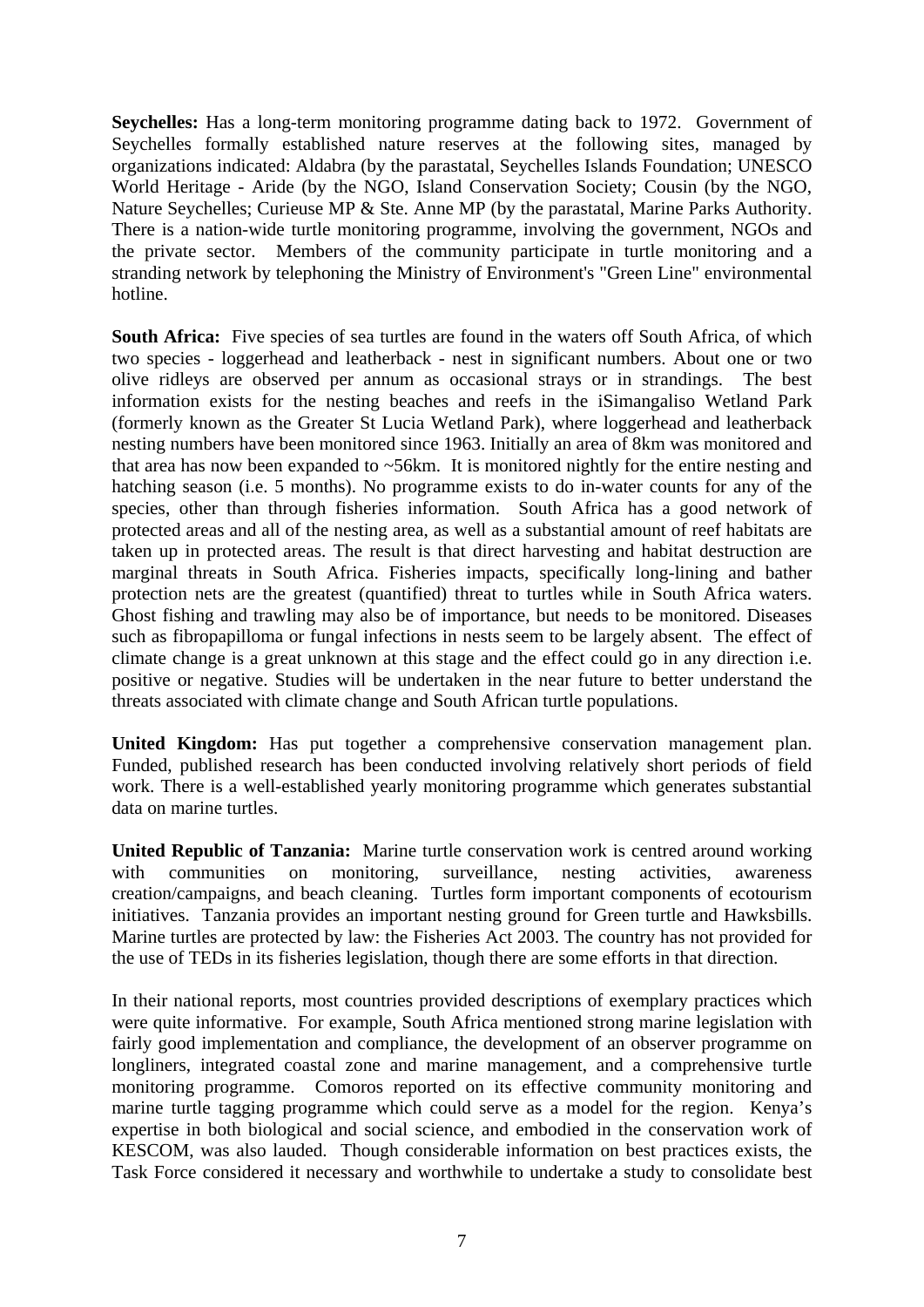practices on marine turtle conservation in the region to inform the policy and decision making. It was suggested that WIOMSA and WWF be approached on about this for funding consideration.

## **II. FISHERIES-INTERACTIONS**

The information on fisheries interactions was found to be weak and subjective; hence may not necessary reflect the realities in the various countries. Most countries have fisheries data held by their respective fisheries departments/authorities. The IOSEA Secretariat acknowledged that it was a challenge to obtain fisheries-related data/information since most IOSEA Focal Points and Task Force members were not fisheries officers. Task Force members were requested to facilitate the provision of this information, through their contacts with the respective focal points. A summary follows of the main findings with regard to fishing effort and perceived impacts, organised by fishery (including corrections to existing information):

## **Fisheries, Fishing Effort and Perceived Impacts** *(1.4.1, 1.4.2)*

## *Shrimp Fishery*

**Comoros:** No shrimp trawl fishery. **Kenya:** Shrimp trawlers in the range of 4 – 5 vessels per year with some documented impact on marine turtles. Use of TEDs mandatory, but ineffective enforcement. **Mauritius, Seychelles, UK:** No shrimp trawling. **Tanzania:** Shrimp trawling with known effort. Turtle mortalities are a reflection of a number of trawl vessels, which have been declining steadily from a peak of 25 boats in the 1990s. Use of TEDs not legislated. Moderate impact of trawl fishery on turtles (70 - 80 turtles per year, but most of these are taken alive – far fewer than caught in gill nets: i.e. ca. 600/year.) **Madagascar:** Reported that the use and effectiveness of TEDs has been very successful, through a programme that could be a model for the region. Number of trawlers expected to decline in future. **Mozambique:** Although the use of TEDs is compulsory, they are not widely used nor enforced. A campaign to convince the fishing industry about the advantages of using TEDs would be necessary.

Members proposed that the use of TEDs and legislation should be taken up for discussion by the SWIOFC. An entry point would be to bring up the issue as an agenda item during the Commission meeting or Scientific Committee of the SWIOFC. Market-based incentives should also be encouraged to bring about change in the management of shrimp fishery. WWF-EAME has initiated a process of marine fisheries certification and there are also global campaigns for consumers to demand certified seafoods. Members were encouraged to explore the possibility of taking advantage of the provisions of the Convention on Migratory Species (relating to obligations of flag vessels in distant waters) and EU Fisheries Policy review process to influence sustainable fisheries management programmes.

Bundit Chokesanguan informed the meeting about a FAO-UNEP/GEF project on by-catch reduction in shrimp fisheries, running for several years in about a dozen countries, with some success reported in Nigeria. FAO and GEF were about to begin the second phase of the project, which would include participation of Kenya, Madagascar, Mozambique and Tanzania. He recommended that members in the respective countries seek information from FAO about future plans. The Nairobi Convention Secretariat (Dixon Waruinge) was asked to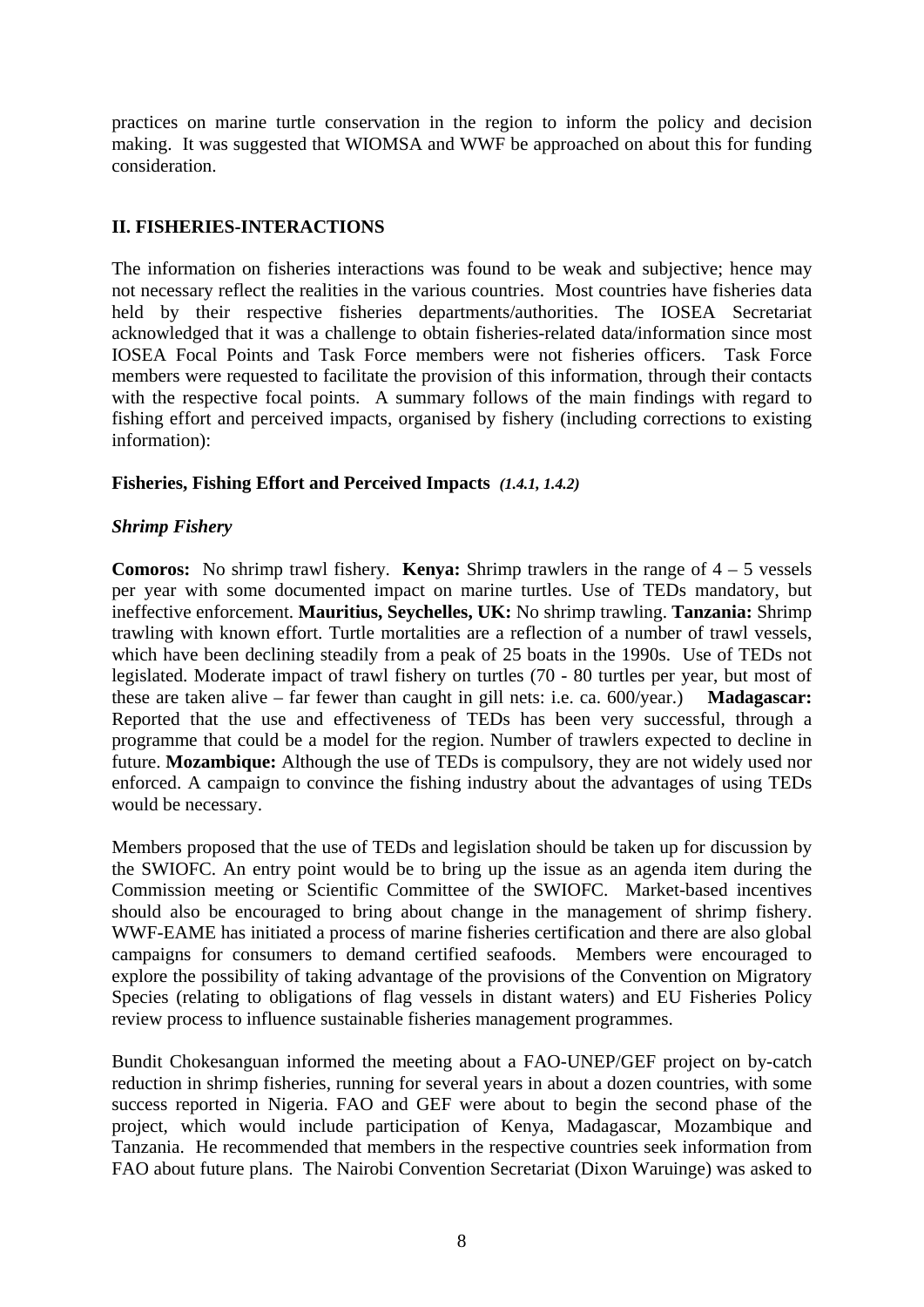follow up on this and report back to the IOSEA Secretariat on possible entry points through UNEP/GEF.

## *Set Gill Nets*

Considered much more difficult to quantify and manage, in view of the large number of operators. In Tanzania, for example, 85% of fish was caught in artisinal fisheries. **Comoros:** Effort and impacts reported to be relatively high; also in **South Africa** (as bather protection nets). **Kenya:** relatively low effort (in pockets), but moderate impact due to improper use (eg setting at angle prone to catch more turtles). **Madagascar:** possibly relatively high effort, and moderate impact. **Mauritius:** closed season, unknown impacts. **Mozambique:** relatively high effort outside of MPAs, unknown impacts. **France**, **UK** and **Seychelles**: no use or virtually no use of gill nets reported.

### *Long lines*

Generally, Focal Points had provided little information concerning long line fisheries and their interaction with marine turtles. Effort was reported to be relatively high in **France** (with moderate impact) and **South Africa** (with relatively high impact, an order of magnitude higher than gillnetting, as evidenced by its observer programme), and moderate effort/impact in **Comoros**. **Tanzania** and **UK** reported effort of unknown magnitude by foreign vessels (including vessels from Japan and Spain operating in Tanzania's EEZ; and licensed longliners from Japan and Taiwan, in the case of UK). Longlining of unknown effort also occurs in **Kenya**, **Mauritius** and **Mozambique** (possibly involving vessels from China, Japan, Republic of Korea). No longlining is reported to occur in **Madagascar**. It was considered helpful to clarify what was meant by "perceived impact" when making assessments using the subjective scale of measurement.

## *Drift nets*

Members indicated in the existence of driftnet fisheries in some countries, though knowledge on effort and impact was very limited. Members from Comoros, Mauritius and Madagascar reported that there was no drift net fishery in their respective countries. MTTF members were asked to liaise with the national focal points for more information on this subject.

## *Fish Aggregating Devices (FADs)*

Turtle entanglement by tuna purse seining vessels using FADs in the Indian Ocean was reported at the meeting. However there is a paucity of data on turtle by-catch in purse seining, especially the impact of using FADs.

It was recommended that the MTTF members and the IOSEA Secretariat liaise with the Indian Ocean Tuna Commission (IOTC) for data on marine turtle by-catch in purse seining and long lining, including the impact on the use of FADs. Task Force members could also be more opportunistic and proactive in accessing information being generated by other projects in the region, namely the SWIOFP and ASCLME. The meeting also suggested the co-option of RFMOs – namely IOTC, SWIOFC and IOC – in the MTTF. SWIOFC had already availed itself of the formal invitation of the IOSEA Secretariat to do so.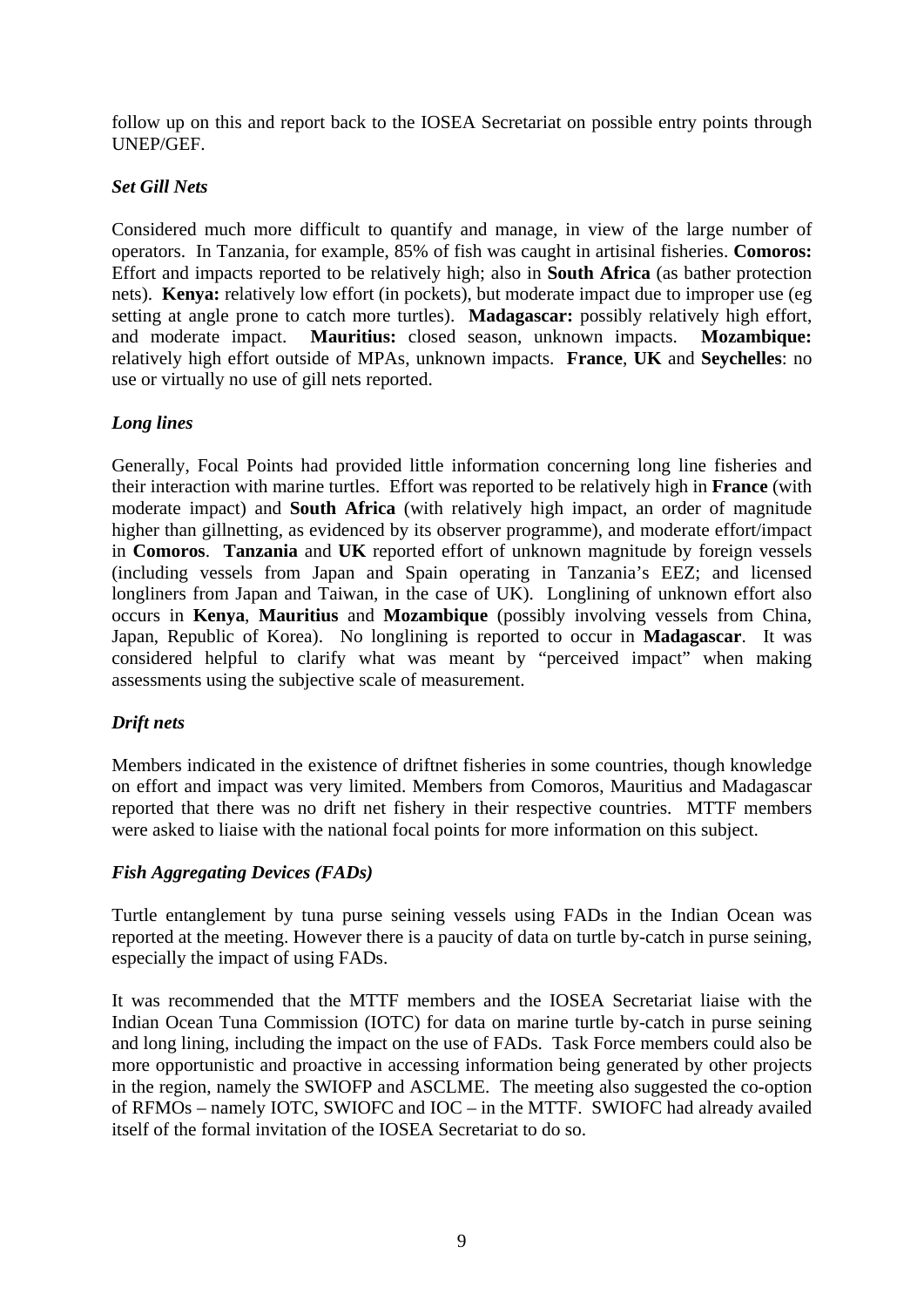### **Illegal fishing** *(1.4.3)*

With regard to illegal fishing, including IUU fishing, participants had a body of information showing evidence of malpractice in many countries. **Comoros:** 3 boats from China reported to have fished illegally. **France:** has no information on illegal fishing in its EEZ. Enforcement is considered effective, but sometimes Chinese and Japanese boats come to fish illegally. **Kenya:** Unconfirmed reports of illegal fishing activities by foreign fishing vessels; as well as blast fishing in the southern part of the country believed to be masterminded by some communities from Pemba Island, Tanzania. **Madagascar:** Unconfirmed reports of foreign vessels fishing illegally. **Mauritius:** Illegal fishing reported and impact on turtles unknown. **Mozambique:** Illegal fishing vessels from China and Korea, as well as poison fishing in the northern part of Mozambique. **Seychelles:** In 2006, six turtle poachers were successfully convicted, but the judgment was overturned after one year on technical appeal. **Somalia:** In the north of the country, illegal harvest and poor fishing practices as well as poaching of turtles for meat is quite common. **South Africa:** Illegal fishing vessels from China and Korea. **Tanzania:** Dynamite fishing, spear gun and use of monofilament. A special committee has been formed by the government to address this problem.

It was observed that IUU fishing is a regional issue and therefore should be reflected in the management of fisheries resources in all countries in the region. Recently there was a meeting in South Africa to address IUU fishing, especially from Korean and Chinese boats. This served as a preparatory meeting for an inter-ministerial meeting scheduled for May 2008 in Namibia for SADC member countries to address IUU fishing. The meeting recommended sharing of intelligence information on illegal fishing activities and pursuit of efforts to have a central Monitoring, Control and Surveillance (MCS) system for the region.

## **Methods to Minimize Incidental Capture** *(1.4.4)*

Task Force members clarified or elaborated on information from their respective countries concerning various methods or programmes aimed at minimising by-catch, as follows: *Turtle Excluder Devices (TEDs)* 

As reported elsewhere, Madagascar has effectively implemented a TED programme in its shrimp trawl fishery. Mozambique and Kenya both have legal provisions for the use of TEDs, but they are not effectively applied or enforced. Other countries either have no TED programme or their use is not considered relevant (as they have no shrimp trawl industry).

## *Appropriate Handling*

Not much has been done on appropriate handling in the Western Indian Ocean region; and there is a need to initiate training programmes. It was observed that some dehooking devices, used improperly, have been known to injure turtles instead.

## *Use of Circle Hooks*

Few countries have experimented with alternative hook types. **France:** Too early to evaluate the effectiveness of the circle hooks, however preliminary reports indicate that the circle hooks have reduced incidental catch of turtles and that they are easier to dehook. **Seychelles:** Nature Conservancy - Seychelles tested the use of circle hooks in a small, locally-based long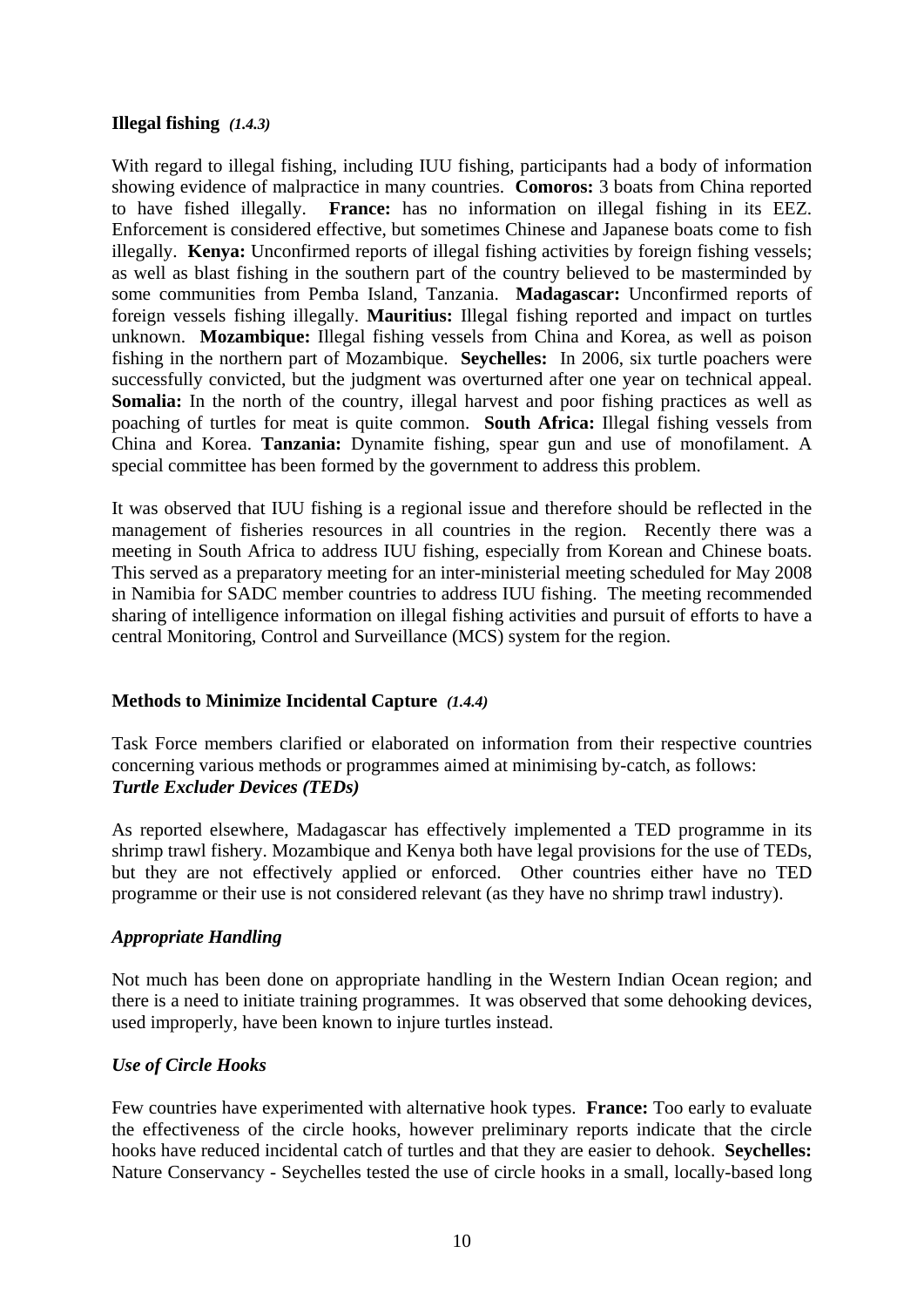line fishery. The idea of this one-off trial was not to reduce mortality of turtle by-catch in Seychelles *per se,* but to support global research in the long line fishery. **South Africa:** Experimental fishing on the use of circle hook fishery. South Africa has also undertaken some trials on the use of By-catch Reduction Devices (BRDs).

### *Spatial and temporal Control*

**Comoros**: No closed season. **Kenya:** Has closed season and nautical mile restriction for the shrimp fishery, taking into consideration ecosystem concerns. **Madagascar:** Has a closed season for shrimp fishery. **Mozambique:** Has a close season for shrimp fishery. **Tanzania:** Has a closed season for some fisheries. **UK:** no spatial and temporal measures in place. It was noted that few if any of the spatial and temporal measures have been put in place especially to address turtle by-catch.

### *Observer programmes*

No turtle-specific observer programmes have been implemented. The programmes in place cover diverse elements to support law enforcement and management of fisheries resources as well as other marine resources, including turtles. The meeting recommended that countries of the region should implement observer programmes in their waters and consider possibilities of a centralized system within the framework of IOTC. Participants proposed commissioning a study to take stock of the status of observer programme in the entire Indian Ocean.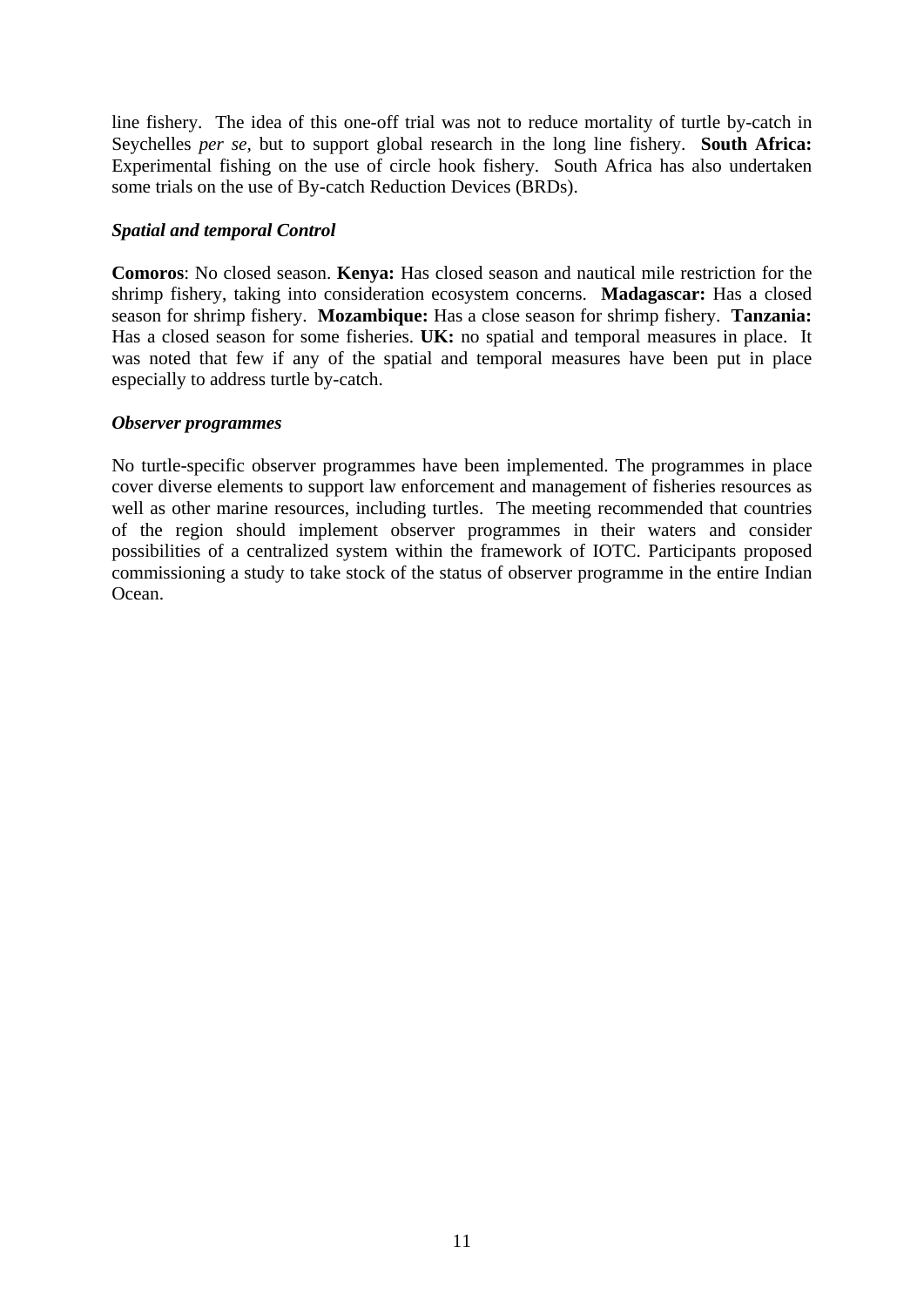## **III. ECONOMIC USES OF MARINE TURTLES**

#### **Economic Uses and Cultural Values** *(1.5.2)*

Most countries had provided fairly comprehensive information in the reports about a range of economic uses and cultural values of marine turtles, including the relative prevalence/importance of each consumptive or non-consumptive use. The Task Force discussion served to clarify or elaborate on this information.

#### *Meat and Egg Consumption*

**Kenya:** Moderate prevalence of meat consumption, restricted to communities to the north coast, based on a claim of medicinal benefit. **Somalia:** Consumption of turtle meat is very high due to the insecurity in the region. **Madagascar:** High prevalence of meat consumption; low egg consumption. **Tanzania:** Consumption of turtle meat is prevalent, but scale is unknown. **Mauritius:** Low prevalence.

Generally, the prevalence of turtle meat consumption in the region is thought to be moderate to high, and this is generally an illegal activity. It may be necessary to undertake some studies on trade and consumption patterns of sea turtle products in the region. Some work has already been done in Kenya, Comoros, and Madagascar in this respect. It was suggested that support be requested from WIOMSA to conduct a regional workshop to standardize methodologies for assessing use and trade of marine turtles.

#### *Ecotourism*

The Task Force recognised that marine turtles are highly important as tourist attractions, and that there is considerable potential within the region to use marine turtles as a basis for ecotourism development. However, this activity should be managed well since it could be potentially damaging if not properly managed.

#### **Traditional Harvest** *(1.5.3)*

All form of harvesting of turtles in all the countries in the Indian Ocean region is illegal, according to national legislation and regulations. It was noted that the Convention on Migratory Species allows for traditional/subsistence use of Appendix I species (including turtles), but stipulates that such exceptions to the general prohibition on taking must be "precise as to content and limited in space and time".

#### **Socio-Economic Studies** *(1.3.1)*

A number of countries in the region have conducted socio-economic studies on marine turtles, and a number of these are cited in the national reports. Marine turtle conservation initiatives are integrated with community-based initiatives in varying ways throughout the WIO sub-region. Some examples are: traditional social systems and values ("Dina") – Madagascar; site-based "turtle conservation groups" – Kenya; village initiatives in turtle conservation and development – Comoros and Tanzania; active inclusion of local community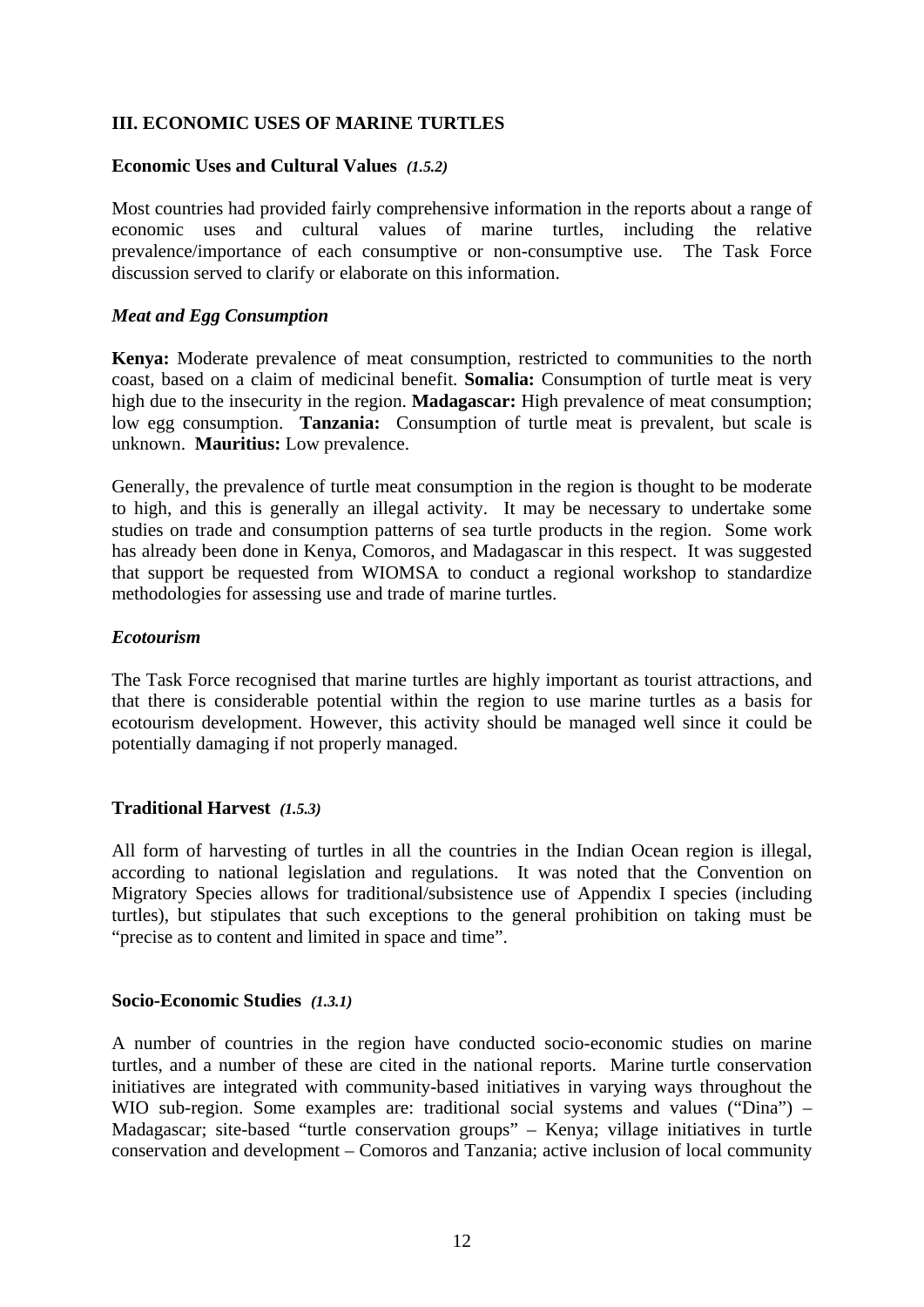members in conservation activities as a source of employment and social status – South Africa; and tailored objectives and programs for individual islands – Seychelles.

It was pointed out that there is an opportunity to publish some of the studies in the WIOMSA journal and to make presentations in the WIOMSA scientific symposium. The meeting subsequently agreed on a proposal to request the support of WIOMSA to conduct a regional study and workshop on the social-economic value of marine turtles.

### **IV. MONITORING / MITIGATION**

#### **Long-term Monitoring Programmes** *(3.1.2)*

Most countries reported having put in place long-term monitoring programmes in relation to nesting activities; however there was inconsistency in terms of duration, effort and methodology.

**Comoros:** Research initiated by a turtle research centre in Réunion (CEDTM - Study and Discovery Center for Marine Turtles) in collaboration with MMP and ADSEI in Itsamia. (1998-2006).

**France:** Aerial sea turtle monitoring on the west coast of Réunion Island by micro-light aircraft survey since 1996 (/ Ifremer / Parc Marin de la Réunion). Health centre for injured turtles in Réunion since 1997 (Kélonia/Ifremer). Nesting site rehabilitation on Saint Leu beaches (Réunion) since 1999 (Kélonia/Ifremer). Database (Ifremer/Kélonia) including: track count on nesting beaches, tagging, genetic on nesting and foraging habitats of Iles Eparses, La Réunion, Mayotte (DAF et CG Mayotte), Mohéli (Parc Marin Mohéli, ADSEI). Nesting beach monitoring of Iles Eparses since 1985 (Ifremer/Kélonia). Tagging programs in Iles Eparse, La Réunion, Mayotte. Feeding habitat monitoring in La Réunion since 1996 (Kélonia, Ifremer, Parc Marin) and Mayotte (DAF Mayotte, CG Mayotte, Kélonia, Ifremer) since 2003. Monitoring of feeding habitat. Aircraft used for aerial survey since 1996. The same programme has been extended to Mayotte.

**Kenya:** Well-established Turtle Conservation Groups (TCGs) and other community-based conservation groups who report on turtle activities occurring within their areas, through patrols and monitoring. A national marine turtle database housed at KESCOM is continually updated. The communities fill in the data sheets and submit them to KESCOM. KWS, Fisheries and TCGs have some information on turtles but plans are underway to have one repository. Maintenance of the database has not been consistent, and is mainly project dependent due to monetary incentives. Efforts are underway to explore other more sustainable options.

**Madagascar:** Has yet to establish a long-term monitoring plan for marine turtles.

**Mozambique:** Some studies dating back in the 1970s, including species composition, distribution, conservation and threats to marine turtles. However, it was only after 1987 that action began to take place regarding research, monitoring and management of marine turtles in Mozambique - in Ponta do Ouro to Cabo de Santa Maria - Maputo, Southern Mozambique. The Zoological Society of London in collaboration with the Mozambican government (i.e. Provincial Directorate for Environmental Affairs in Pemba), the Natural History Museum in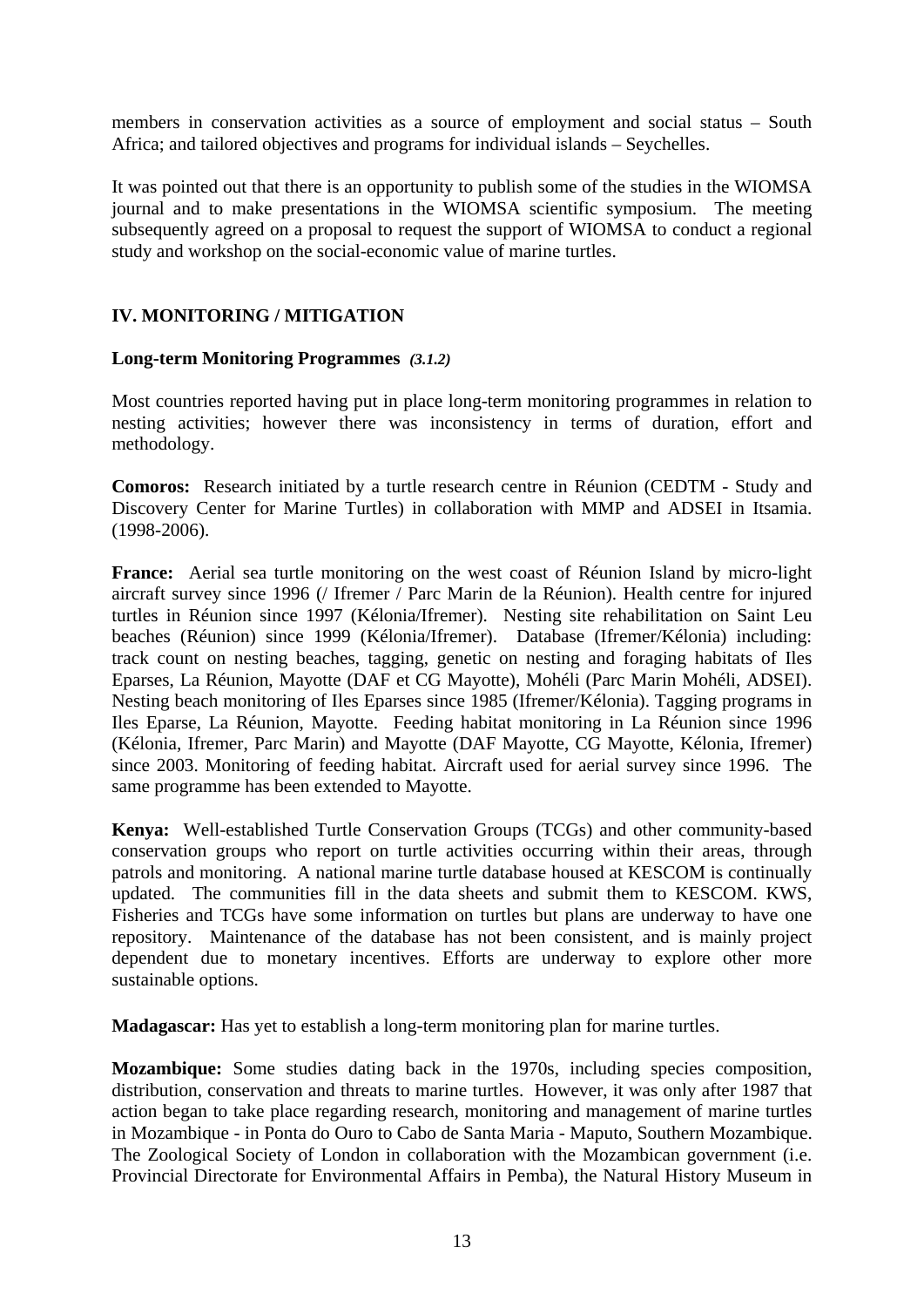Maputo and the Department of Biological Sciences, Eduardo Mondlane University have a project on monitoring and protecting nesting *Chelonia mydas* and *Eretmochelys imbricata* females and their nests (Hill & Garnier, 2003). This project is running a marine turtle tagging programme, where titanium tags are being used with the tag codes MZC0000 - MZC0999.

**Mauritius**: No long-term monitoring plan.

**Seychelles**: Long-term monitoring in place. While the effort has not been consistent, the methodology is. Some monitoring work on-going in Aldabra atoll, Aride Island, Bird Island, Curieuse Marine Park, Cousin Island, Mahe (southern beaches) and Ste. Anne Marine Park.

**South Africa:** In 1963 a long-term monitoring programme was initiated, monitoring the nesting loggerhead and leatherback turtles over an 8 km stretch of beach. In 1972 this area was expanded to nearly 60 km including the highest density areas of both these species. Shark net by-catch (outside of protected areas) has been monitored for  $\sim$  20 years. This is the only consistent information on non-nesting species in South Africa (including green turtles, hawkbill and olive ridleys). Sub-sect is used to make between year comparisons, demonstrating a clear increase of loggerheads to over 4,000 in this year.

**Tanzania:** Village contacts in Zanzibar have been made consistently since 1993 for the nesting sites. Also in Mafia and Kilwa. In Tanzania, however, information concerning turtle populations and habitats is incomplete. Knowledge of developmental and foraging habitats is poor and little is known about the extent and level of human actions on turtle populations at different states in their life cycle.

**United Kingdom:** Three index beaches on Diego Garcia have been identified for long-term monitoring, and baseline data was collected in 1999 and 2001. Unfortunately, data gathering was suspended because on increased military activity in Diego Garcia following the international events in 2001. Some ad-hoc turtle monitoring activities were carried out in July 2003 and a more systematic plan of data collection is due to be reinstated soon, now that the military situation is quieter. It is intended that long-term survey activities are to be coordinated by the British Representative and the US Naval Support Facility (NSF) Environmental Office.

## **Key Management Measures** *(5.2.1)*

It was noted that WIO countries are at various stages of developing National Action Plans. It was suggested that every effort should be made to consider a regional vision in the respective national action plans, particularly in relation to information sharing and technology transfer.

**Comoros:** No national action plan, but existing regional plans for turtle conservation could be considered a possible model. **France:** No national action plan *per se*, but plans are underway for developing one. Conservation plans for green turtle and hawksbill are in preparation. **Kenya:** A Sea Turtle Recovery Action Plan (STRAP) prepared in the 1980s is currently under review. **Madagascar:** No sub-regional plan and no national plan (officially), but a draft exists and is expected to be reviewed again in 2008. Elements of existing plans that could be considered as possible models are: Fanomena project recommendations and WWF- marine turtle conclusion and recommendations. **Mauritius:** A National Action plan for stranded marine mammals/ turtles has been prepared and the geographical area covers the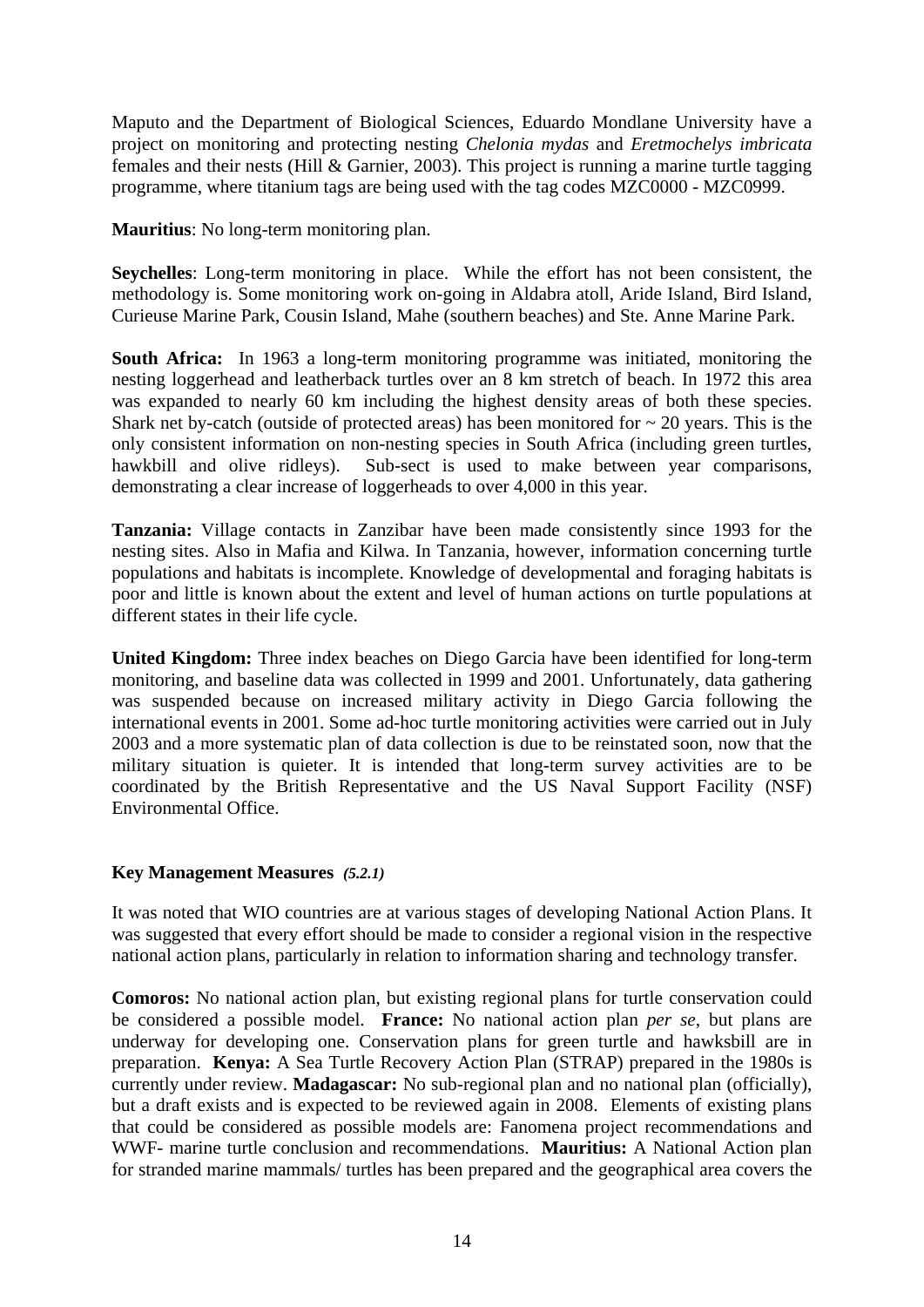lagoonal waters of Mauritius. Many government agencies and NGO's will be involved and a protocol of action is clearly stated in the action plan introduced in 2007. **Seychelles:** No specific action plan for turtles, but various projects – such as the GEF SEYMEMP (Seychelles Marine Ecosystem Management Plan) project – have addressed turtle conservation from an ecosystem perspective. **Mozambique**: Draft action plan expected to be adopted by mid-2008. **South Africa**: A management plan is envisaged, but will have to be linked to the national legislation process. **UK**: National Shark Conservation Management Plan, which incorporates turtles. **Tanzania**: Has an Action Plan for Zanzibar but it is in need of updating. Mainland Tanzania has no action plan, but hopefully one will be developed.

It was observed that some countries may have national biodiversity action plans with elements dealing with marine turtle conservation. Task Force members were requested to consult with their national focal points to establish whether the existing national action plans have incorporated comprehensively marine turtle conservation aspects.

Various workshops (eg. Sodwana Bay, 1995; Mombasa, 2004) have defined elements of a regional plan for turtle conservation, which have largely been incorporated in the existing IOSEA Conservation and Management Plan (CMP). The challenge for Governments and the WIO-Marine Turtle Task Force is to identify the highest priority actions and the means for implementation on the ground in the respective countries.

### **Measures to Reduce Mortality** *(1.6.1)*

The national report synthesis (in the form of a colour-coded matrix and supplementary detail) provides fairly good overview of measures in place to minimise the mortality of eggs, hatchlings and nesting females, including: education and awareness, egg relocation, predator control, restriction of vehicles to the beaches, removal of debris, dune re-vegetation, regulation of construction/buildings along the beaches and light reduction.

The application and relative effectiveness of such measures varied in the respective countries. Generally, more descriptive information is required in the reporting to enable a more comprehensive assessment of progress. The observer from WIOMSA drew attention to beach management efforts in Seychelles, where predation is not a problem, entering of vehicles to the beaches is restricted, lighting is not allowed on the beaches, EIA is required for hotel development and a 25 meter set back is strictly observed.

## **Recovery of Corals and Sea Grass Habitats** *(2.2.1, 2.2.3)*

The Task Force noted that not much work has been done on foraging studies. It would be important to link up with the Coral Reef Task Force anchored within the Nairobi Convention for more information. The ten-member task force (one from each country) is chaired by Dr. Nyawira Muthiga (WCS, based in Mombasa, Kenya). The Nairobi Convention provided seed money to develop their action plan. The Task Force has a free hand to agree on priority activities, resource mobilization etc., and it reports back to the Nairobi Convention.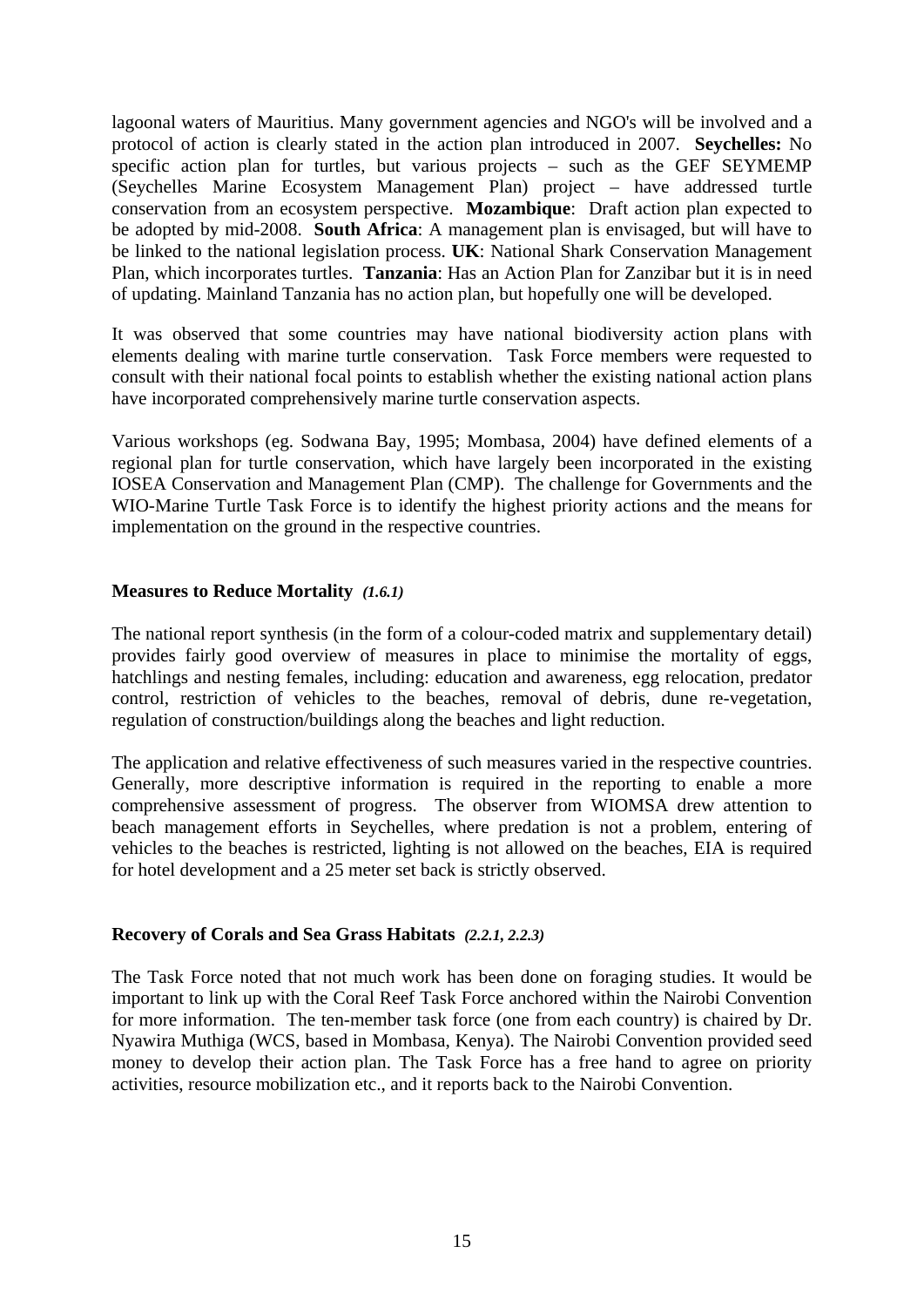## **V. RESEARCH**

#### **Standardized Methods of Data Collection** *(3.4.1)*

Although some countries reported of undertaking some initiatives to standardize methods of data collection, more needs to be done in terms of harmonising approaches at both at national and regional levels.

**Comoros:** Initial collaboration based on a memorandum of understanding with the CEDTM in Réunion. The current collaboration between Kélonia and the MMP allows for standard tagging programmes, monitoring programmes and standard genetic studies.

**France:** Database populated with data from Iles Eparses, La Réunion, Mayotte, and Mohéli. Standardisation of nesting beach monitoring methods and aerial survey programmes.

**Kenya:** KESCOM has standardized activity (nesting, mortality, tagging and sighting) data sheets, which are being used by all TCGs and volunteers for data and information collection. There is an agreed set of protocols in data collection, especially in habitat characterization, tagging, treatment of sick turtles and DNA sampling.

**Madagascar:** The WCS-Madagascar marine program and the WWF-Madagascar marine program are exchanging information and this has led to the use of some standardized methods on nesting beaches and threats to marine turtles. Madagascar reported of having only one specialist on marine turtle in the entire country and seeks support for external expertise.

**Mauritius:** Does not have a monitoring programme, and consequently no standardized data collection methods.

**Mozambique**: Mozambique is yet to standardize data collection methods.

**Seychelles:** Turtle monitoring programmes using standardised techniques were initiated at a national level and training of personnel has been ongoing under several government & NGO programmes during the past two decades. The Ministry of Environment has coordinated and approved these programmes. An e-turtle database has been set up whereby all the stakeholders feed data into a centralized database.

**Somalia:** Somalia collaborated with PERSGA in the past. The observer from Somalia requested renewed support for the conservation of the marine turtles in the country.

**South Africa:** Has standardized data collection formats, however responsibilities for various data collection and monitoring aspects are sectoral**.** Each of the different jurisdictions/sectors is managed by a different authority. For example, all flipper tags are managed through EKZNW (including nest monitoring or aquaria rehabilitation); satellite tags, EEZ and high seas observer information by MCM (in combination with partners CAPFISH, WWF & Birdlife); prawn fisheries bycatch by ORI; and bather protection nets by NSB. These responsibilities were derived out of the functions of each authority and cannot be replaced or duplicated by any other entity. However, the information is managed through an informal turtle working group which has been established. Once a draft national policy is adopted this will become an official working group. The results from each of these sectors are tabled annually for review and discussion. Furthermore, there is a very close working relationship and information exchange policy among these authorities, which has a positive effect on turtle conservation.

**United Kingdom:** Index beaches have been chosen for long-term monitoring on Diego Garcia. A Monitoring Protocol has been adopted for Diego Garcia including standardization of equipment and frequency of surveys. The type of data recorded has also been standardized. Training materials have been produced to ensure volunteers are able to carry out surveys effectively.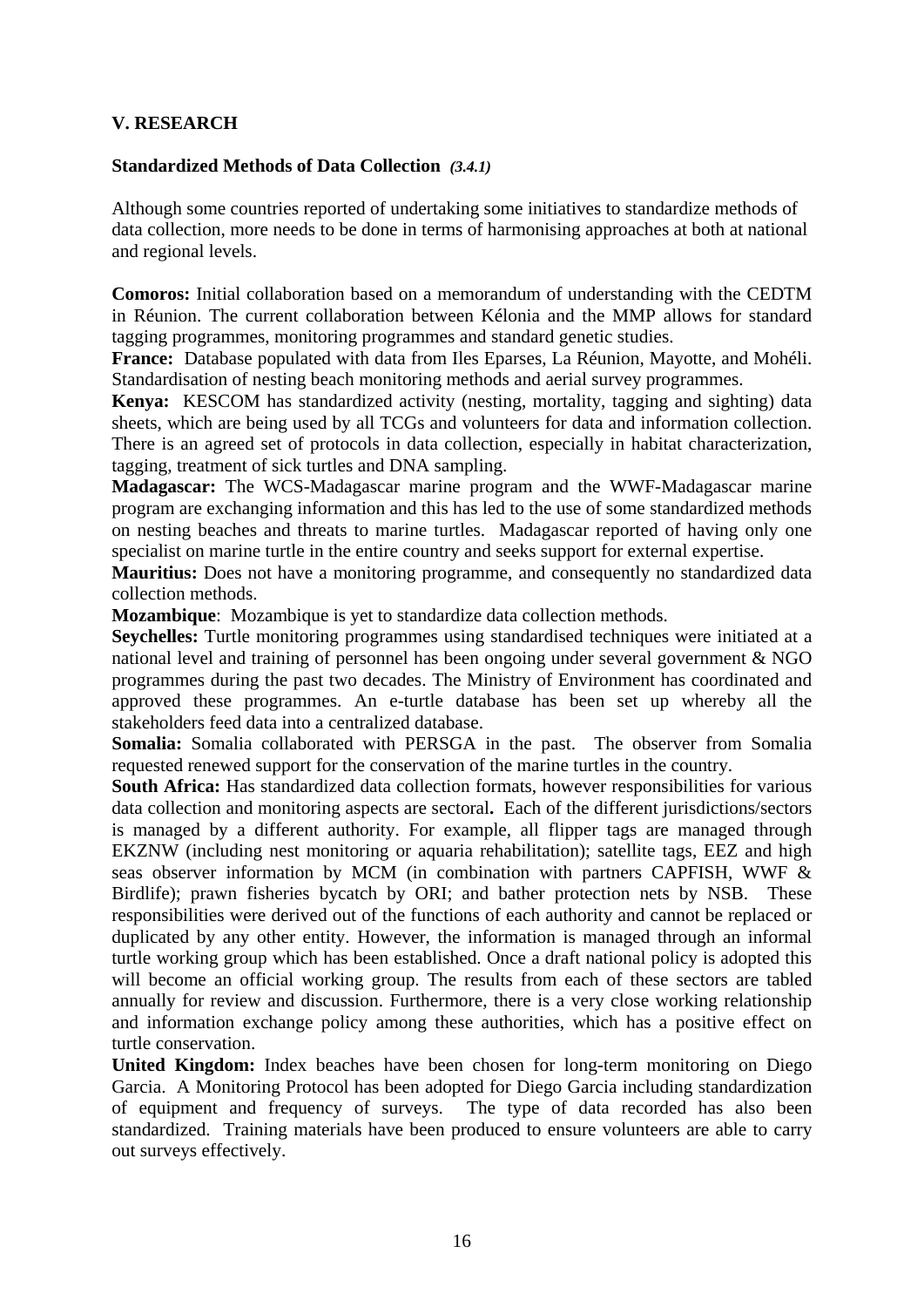**United Republic of Tanzania:** The Tanzania Turtle Committee designed a standardize data collection format, but it has not yet been operationalized. Plans are underway to have it harmonized and operationalized.

Generally, it was acknowledged that countries have made efforts to develop and standardize data collection protocols and that these could be shared for the purpose of lesson learning. Members suggested conducting a training workshop to look at this important aspect in more detail for the whole region. Fostering linkages with universities and research institutions within the region or globally was proposed as a means of filling the skills and knowledge gap in the WIO region.

## **Genetic Identity and Migration Routes** *(3.1.3)*

The Task Force acknowledged that there is a lot of work being conducted on genetic studies, tagging and satellite tracking, however it is poorly coordinated. The IOSEA Secretariat maintains a database on tag series currently in use, but the entries for the Western Indian Ocean have not been updated recently, for lack of information from researchers working in the field.

**Comoros:** A thesis on the genetic identity of the Marine Turtles of the SWIO has been started (Ifremer / Kélonia, Réunion). The results are ongoing for 2007.

**France :** Satellite tagging for Green Turtles in some countries of the Indian Ocean region. Several progammes on satellite tagging are ongoing. Some publications are available, cited in the provisional national report.

**Kenya:** DNA studies are being undertaken; some data has been collected and is being analyzed in Réunion. Additional samples are due to be analyzed in Australia.

**Madagascar:** Samples have been taken by the project but no results are known, as yet. Genetic studies to be completed in 2008. This work is being done by an NGO in the southwest coast of Madagascar. No satellite tagging.

**Seychelles :** During 1995-1997, as a component of the GEF Turtle & Tortoise Conservation Project (EMPS- J1), a total of 160 genetic samples were collected from nesting green turtles and nesting hawksbills throughout Seychelles, and 370 genetic samples were collected from foraging green turtles and foraging hawksbills throughout Seychelles. Additional genetic samples from foraging turtles and also from stranded turtles continue to be collected on a routine basis, with the intention of eventually conducting more detailed genetic analysis using micro-satellites or other appropriate techniques. Satellite tagging was done on two turtles, though one them died later.

**South Africa:** Has only made contributions to global studies, cited in the national report.

**United Kingdom:** Nesting hawksbills in Seychelles and Chagos are both characterized by high frequency mtDNA variants not recorded elsewhere in the world and differ from each other by significant haplotype frequency shifts. The few nesting green turtles sampled for Chagos had haplotypes shared with green turtle populations in both the eastern and western Indian Ocean, but distinct from those in the Arabian Peninsula. However the sampling of Chagos green turtles was too small to permit statistical analysis and additional samples from rookeries in the Chagos are needed. A project to characterise the genetic identity of marine turtle populations in the British Indian Ocean Territory has already started and will continue in February 2006. Populations of foraging juvenile hawksbill turtles from the Chagos and Seychelles could not be genetically differentiated from each other and their pooled mtDNA frequencies are not significantly different from either Seychelles or Chagos rookeries, but are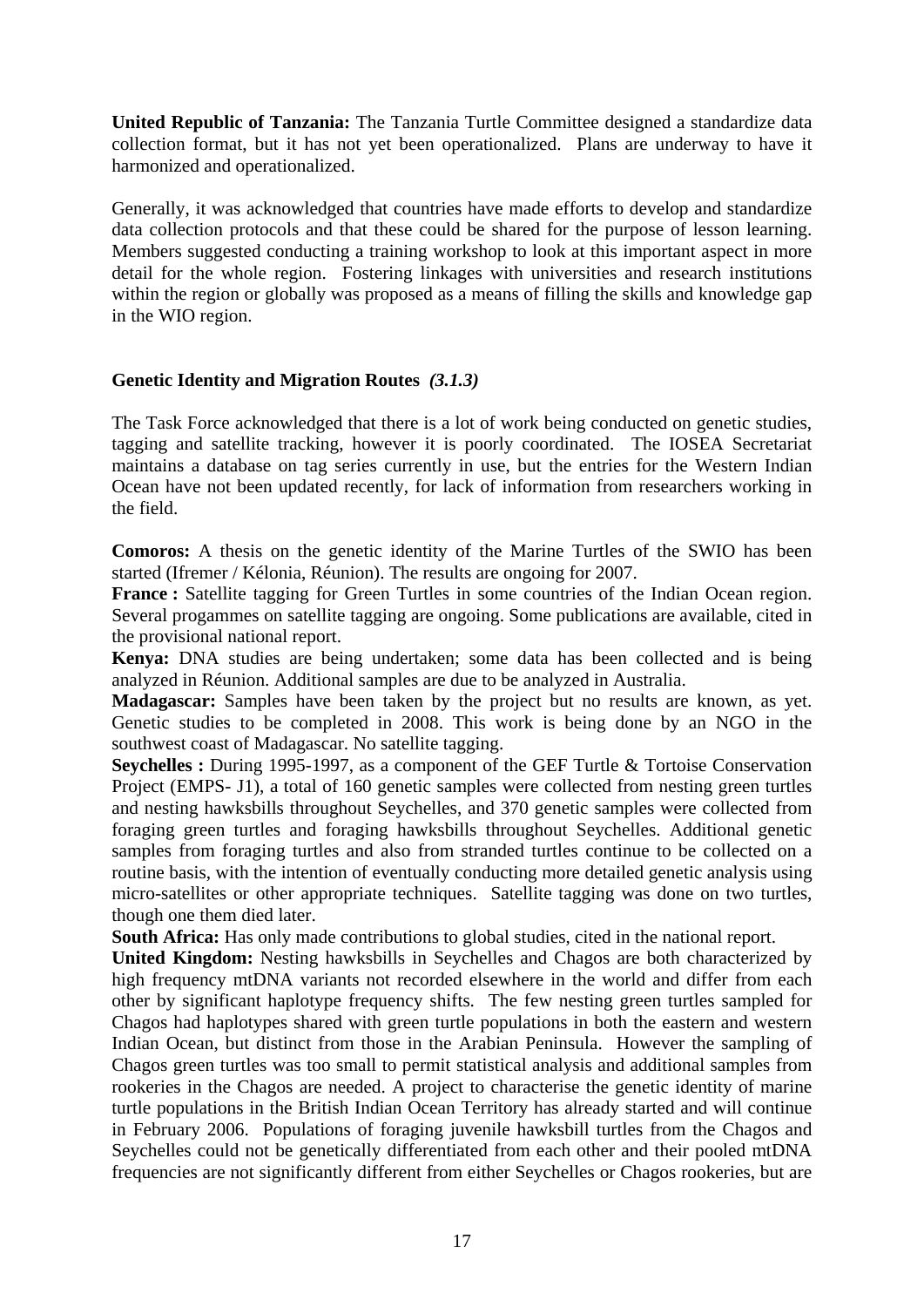more similar to Seychelles rookeries, indicating that resident foraging populations appear to be recruited primarily from Seychelles stock.

**United Republic of Tanzania:** Tagging of Green and Hawksbill turtles is being done on Mafia and Pemba Island. Some genetic studies are being undertaken in Mafia Island.

**Mozambique**: Genetic studies have been done by the British Zoological Society and one of the universities in Mozambique conducted satellite tagging in 2003 (more information requested).

**Somalia:** Has undertaken some tagging in the past and requested more support in this field.

It was agreed that a regional mechanism would be useful to keep track of and coordinate work on genetic studies in the region. Stéphane Ciccione offered to take on this responsibility and to submit the information to the IOSEA Secretariat, for posting on the IOSEA website. Similarly, Ronel Nel offered to keep tabs on satellite tracking studies in the region. All Task Force members were invited to inform themselves and provide information to IOSEA about tag series used in their respective countries.

### **Traditional Ecological Knowledge** *(3.1.7)*

The meeting was informed that Valérie Lilette conducted her PhD work and published her thesis at the University of Réunion on the conservation and inheritance of marine turtles in the SWIO. French title : CONSERVATION ET PATRIMONIALISATION DE LA TORTUE MARINE DANS LE SUD-OUEST DE L'OCÉAN INDIEN. Stéphane Ciccione provided an electronic copy to the IOSEA Secretariat, for dissemination to interested Task Force members upon request.

## **VI. STAKEHOLDER INVOLVEMENT**

## **Public / Private Sector Initiatives, Partnerships** *(4.3.2)*

Some countries reported having initiated collaborations with hotels and tourist resorts for marine turtle conservation (eg. Kenya, Madagascar); while Seychelles has successfully adopted a model which includes privately administered island nature reserves.

## **Community Participation and Alternative Livelihood Opportunities** *(4.2)*

Models of community participation and development of alternative livelihood opportunities as part of marine turtle conservation from the various countries were presented. Kenya, Mozambique and Comoros presented good case studies for community involvement in planning and managing marine turtle conservation. Tanzania (Mafia) and Madagascar were also offered as examples where collaborative community partnerships are working.

**Comoros:** Building of bungalows and organizing nesting beach tours are alternative livelihood opportunities used in Itsamia and the rest of the MMP (Mohéli). The income is used for the protection of the turtles (monitoring of beaches) and for local development.

France: Development of ecotourism activity is one way to give another value for sea turtles. Handicraft people are using shells from the closed sea turtle ranch. They are given certificates attesting to the origin.

**Kenya:** Four of KESCOM's TCGs are undertaking income-generating projects. WWF-Kiunga has a marine waste based handicraft, while the Funzi Turtle Club are conducting eco-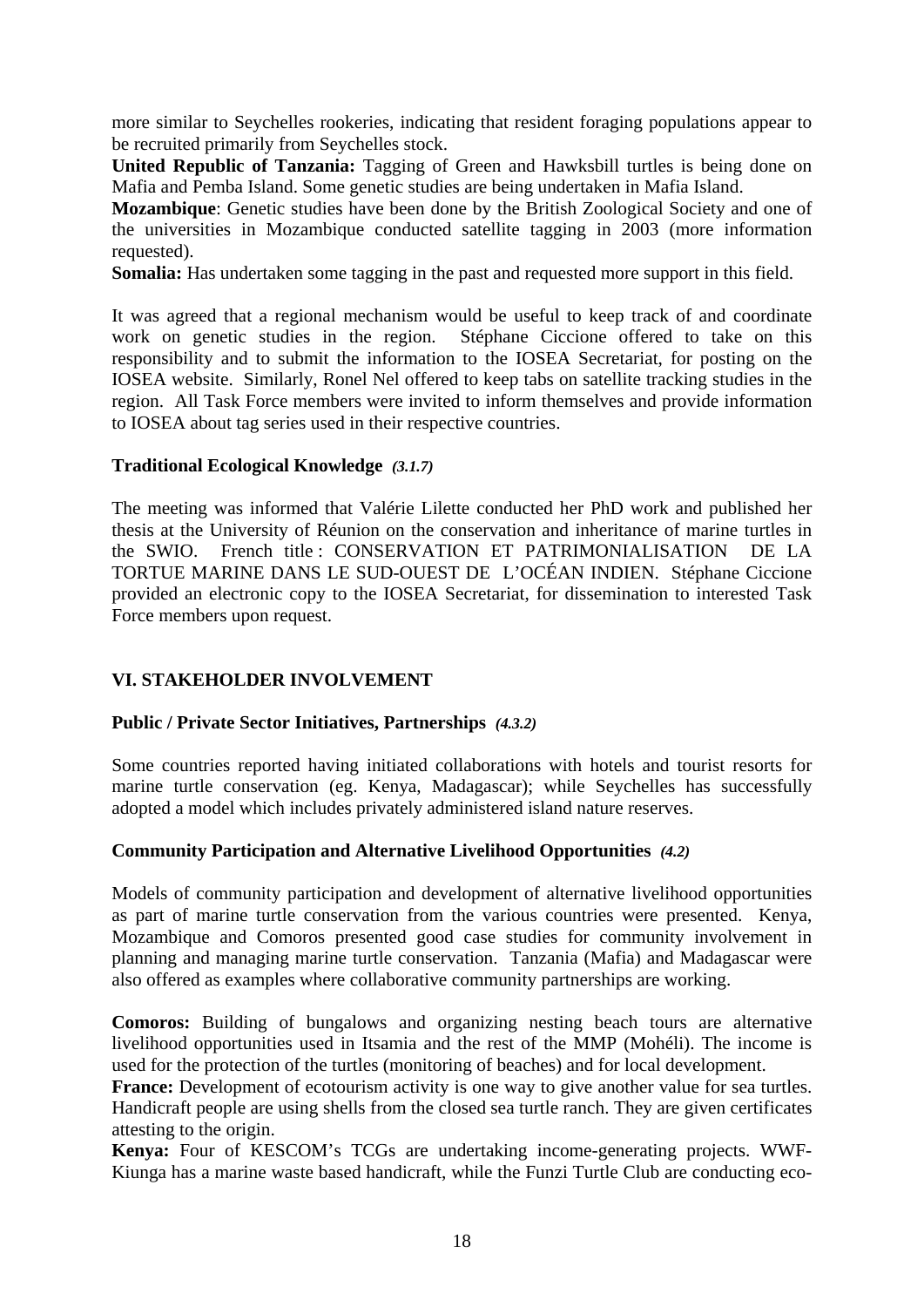tours within the Island and nesting beaches. There are plans to assist the other TCGs come up with income-generating programs to support local communities in their areas of operation. KWS is developing a community management plan; and community members are incorporated in the planning (eg. at Kiunga Marine Reserve).

**Madagascar:** Project in Taolanaro ecotourism visits; tourism activity in southeast and east (Masoala and Sainte Marie Island); Conservation activities within tourism program (Sainte Marie island)

**Mauritius:** None; not required.

**Mozambique:** In the northern part of Mozambique local communities are involved in surveillance and monitoring.

**Seychelles:** An Artisan Re-training & Compensation Programme was conducted during 1993-94. This programme was funded in part by GEF and in part by the Government of Seychelles to provide alternate livelihoods for tortoiseshell artisans.

**Somalia:** No initiative has been undertaken but if it could generate income to local coastal communities, it would be good and helpful.

**South Africa:** The livelihood issues - especially around turtle nesting beaches - are complex since turtle nesting beaches are in protected areas (a world heritage site) that has been under conservation for an extended time. The community therefore has a limited recent history of turtle use and is not dependent on turtles for their livelihood. On the other hand the potential of alternative livelihood opportunities has not been investigated nor used to its potential. The current initiatives centre on the community being employed in the monitoring programme for the nesting/hatching season ( $\sim$  5.5 months of the year,  $\sim$ 16-20 individuals). Two individuals are employed by their own community, through walk concession operations (max of 30 clients per night for  $\sim$  3 months of the year), and  $\sim$  6-10 individuals are employed through other drive concessions to act as guides or assistants with tourists.

**United Kingdom:** Not applicable

**United Republic of Tanzania:** In Zanzibar and Mafia, involvement of local communities in nest protection, monitoring, data collection and awareness-raising has played a key role in reducing threats to turtles. The provision of financial incentives is a conservation option, and is practiced in some areas in the region. Dangers associated with incentive-driven conservation include financial sustainability. However, in areas where mortality (through turtle and egg poaching) has reached critical levels, financial rewards may be the only realistic short-term solution. In the longer-term it may be possible to generate revenue to fund turtle conservation through turtle tourism and park entry fees. In Zanzibar, cash incentives have been found to be counter-productive to obtaining committed public participation. However, in Mafia and Mtwara modest incentives have proven highly effective in involving local communities and in protecting nests.

Task Force members emphasized the need to promote activities that an enhance the use of turtles as an ecotourism attraction rather than the harvesting of turtles. Harvesting of turtles and their products/derivatives in most of the countries was illegal, making it difficult to develop strategies for alternative livelihood around this premise. It was also learnt that marine turtles are consumed because of their intrinsic value which may not be quite obvious. The meeting recommended the documentation of what has been done in other countries about different approaches/strategies on alternative livelihoods as well as exchange visits and lesson learning programmes.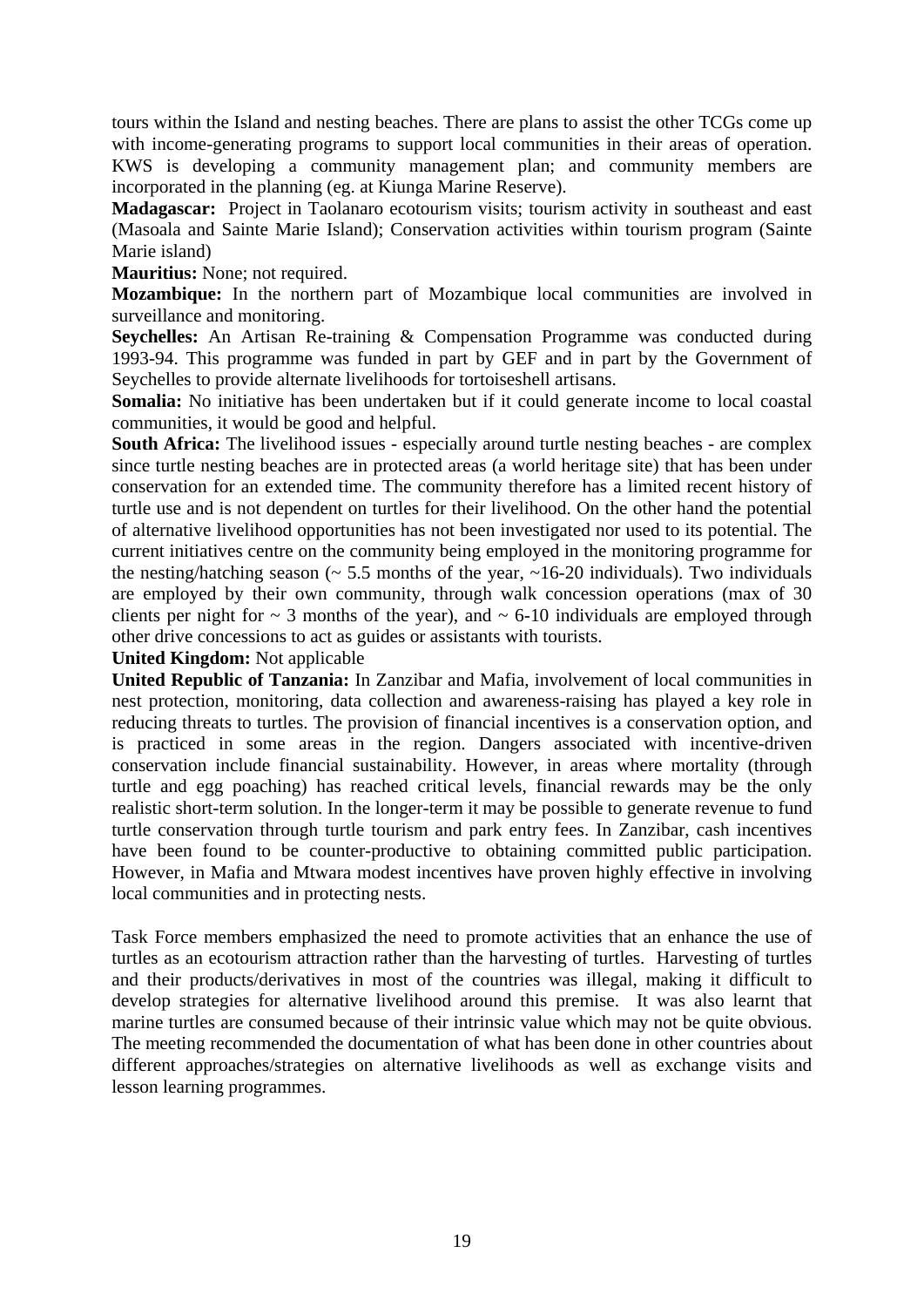### **VII. PRIORITIES / NEEDS and VIII. IMPLEMENTATION PREREQUISITES**

A table was presented to summarise the ranking given by countries in their national reports as to priority turtle populations as well as population trends (Annex 4).

Most countries ranked the **Green** turtle as a high priority – ranked  $1<sup>st</sup>$  or  $2<sup>nd</sup>$  by five and two countries, respectively. The **Hawksbill** followed closely with four  $1<sup>st</sup>$  place and two  $2<sup>nd</sup>$  place rankings. **Loggerheads** and **Leatherbacks** ranked highly in a small number of countries with key populations (ie Madagascar, Mozambique, South Africa). However, it was pointed out that some countries tended to look at biodiversity in its totality, rather than focusing on one or two species of marine turtles.

The Task Force also had before it information provided by countries on priority activities and sites (Paper 5.2.2), local management issues requiring international cooperation to achieve progress (Paper 5.2.3), as well as identified resource/equipment needs (Paper 5.4.1). There was insufficient time to review these compilations in detail. However, with more ample information and analysis, taken together these three papers could provide a valuable overview of common regional priorities and needs. Task Force members of the respective countries were requested to liaise with their respective IOSEA Focal Points to encourage them to give further consideration to the topics covered in these papers. The identification of concrete resource needs might be consolidated in the form of a regional project proposal for purposes of soliciting support from funding bodies.

Concern was raised that some countries had not provided comprehensive site specific information/data, and that there were poor institutional linkages with the key partners on marine turtle conservation work

\* \* \* \* \*

Having concluded the review of the regional synthesis, the meeting turned its attention to reviewing the Task Force's terms of reference and to the development of a work plan for the following three years.

#### **Agenda point: Review of the Terms of Reference of the WIO-MTTF**

The Fourth Meeting of IOSEA Signatory States (Muscat, March 2006) developed and adopted provisional terms of reference for the Task Force. Some considered it timely and opportune with the formal convening of the Task Force to review and adjust the terms of reference. Dr. Frazier, Chairman of the IOSEA Advisory Committee noted that there are many and diverse important actions that need to be taken for the conservation of marine turtles and their habitats. However, he considered the provisional terms of reference for the WIO-MTTF overly ambitious, and suggested that there needed to be clear and practical priorities for the Task Force, bearing in mind that it is an entirely voluntary organization. He noted that there was great diversity in experience, background, and training among Task Force members. Moreover, the MTTF could not be assured of financial support from either the two related Secretariats (IOSEA or the Nairobi Convention) or other NGOs.

Faced with these realities, the meeting reconsidered the Task Force's terms of reference and adopted a revised version, taking account of member feedback and including as an appendix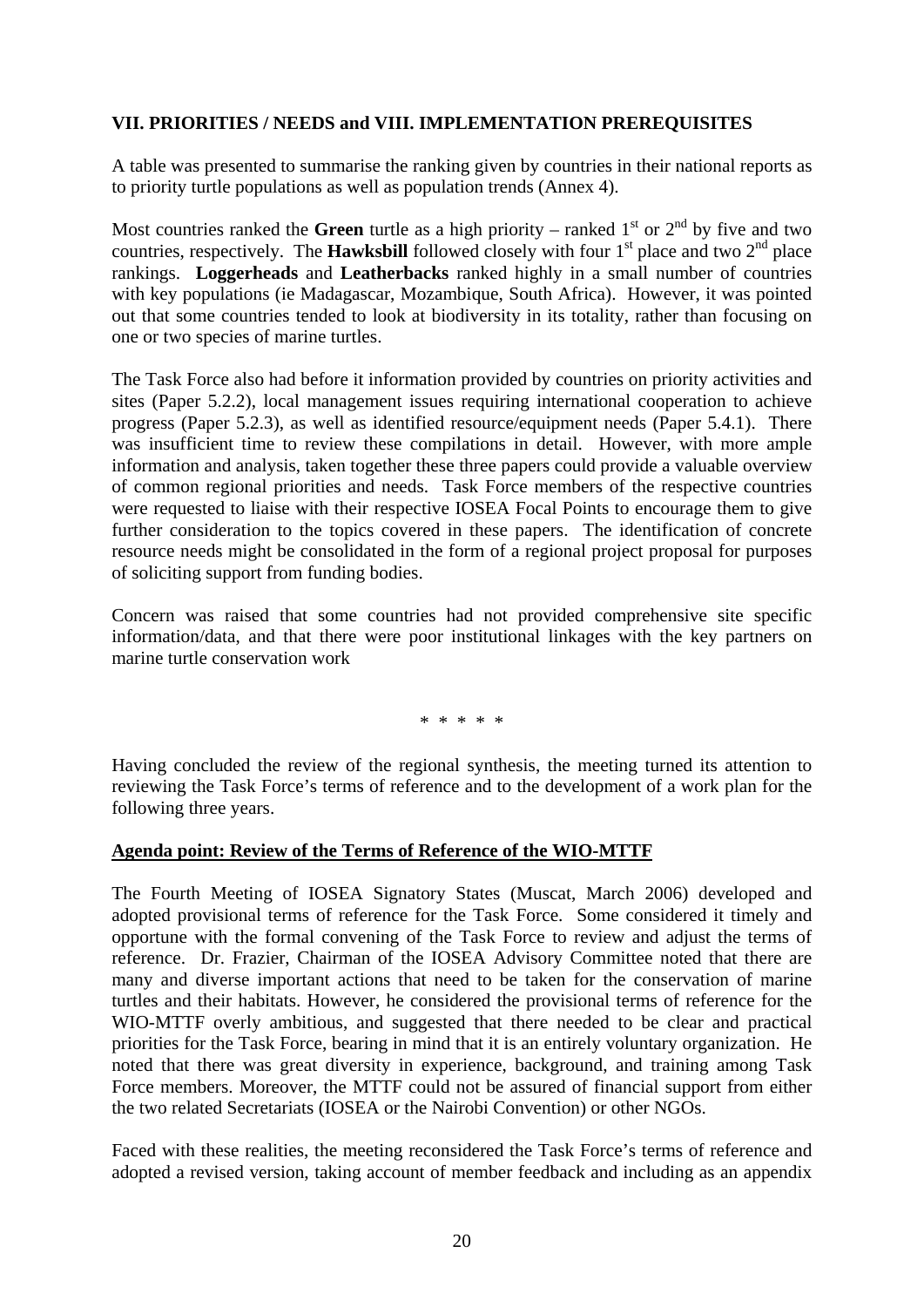the Task Force's current programme of work. The revised Terms of Reference are reproduced at Annex 5.

### **Agenda point: Work Programme of the Task Force**

To facilitate discussion of the Task Force's programme of work, the Secretariat compiled a list of points which emerged from the previous days' deliberations. Two working groups were set up, based on linguistic lines, to review and revise the preliminary list of recommended actions. Peter Richardson was charged with synthesising the outputs of both working groups in a final plenary session. After lengthy discussion and integration of member inputs, a series of 15 recommendations was adopted, including identification of responsible actors and time frames. The Work Programme is reproduced in Annex 6.

#### **Agenda point: Any other business**

- i. It was suggest that each country be entitled to nominate an alternate to their official Task Force member, to ensure consistency in participation. However, it was observed that there were no difficulties with the current arrangement of substitutes; but should a more formal arrangement become necessary, the matter could be revisited.
- ii. The IOSEA Secretariat requested IUCN to confirm in writing its interest in ex-officio membership to the WIO-MTTF.
- iii. Peter Richardson informed members of the request for country representatives to serve as national contacts for the Indian Ocean Turtle Newsletter (www.seaturtle.org/iotn)
- iv. Bundit Chokesanguan, observer from SEAFDEC, informed participants of an international fisheries symposium scheduled for October 2008, Bangkok, Thailand.

## *IOSEA Online Reporting Facility*

Douglas Hykle gave a demonstration of the IOSEA Online Reporting Facility, which offers users options for searching a wide range of information, creating tailor-made queries and printing outputs: http://www.ioseaturtles.org/report.php. Information can be retrieved for the whole IOSEA region, each of the four sub-regions, or individual/multiple countries.

Site-specific data sheets provide information on species occurrence, types of habitats, the nature of threats, conservation status and mitigation measures. A site may be defined as a beach (nesting ground), an island, or even a foraging ground that has some geo-referencing. To some extent, the usefulness of the outputs depends on the quality of data input to the system. Users can update information at any time, though it might be useful for comparisons over time to keep a record of historical information.

Each national IOSEA Focal Point has been assigned a confidential password. The use of the password can be coordinated at country level while at the same time ensuring the security and confidentiality of the information on the website. Some countries have yet to provide comprehensive site specific information/data. Task Force members were therefore requested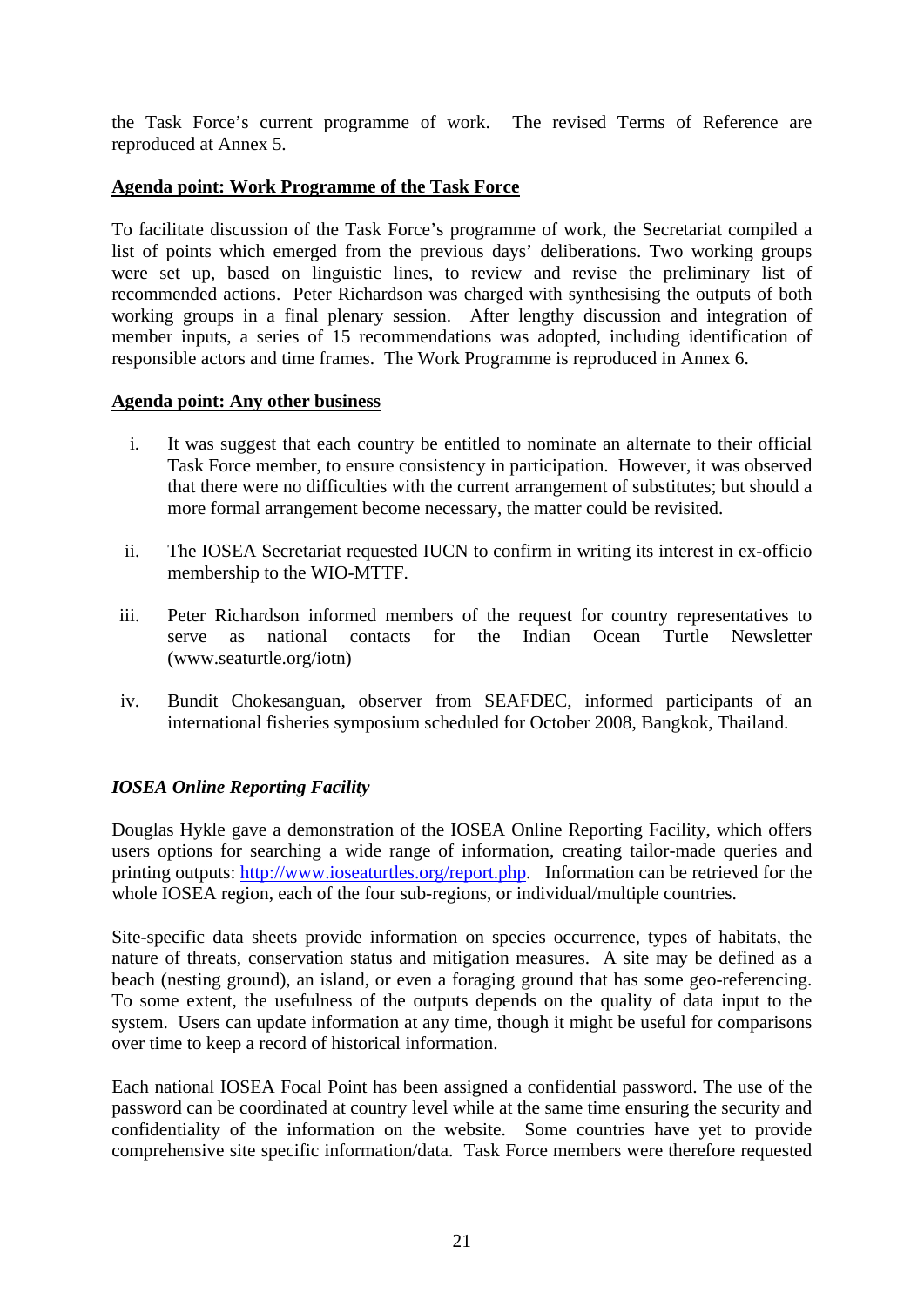to liaise with their respective national focal points with a view to including additional information on particular sites of importance.

The meeting noted that there could be differing interpretations of the relative importance of sites within and across countries. It may be necessary to consider standardizing the scale of sites, to the extent this was possible, in order to make the results more comparable. It was also recognized that some members of IOSEA are French speaking and would be worthwhile to consider having a French version of the on-line reporting facility/database. The secretariat noted that this was partly an issue of funding, but undertook to explore possible options that might allow the system to accommodate texts in French. The next phase of this project is to develop a graphical representation of the results generated from the database.

### **Agenda point: Election of WIO-MTTF Officers**

Dr. Ronel Nel was elected unopposed as Chair of the Task Force; and Stéphane Ciccione as Vice-Chair.

### **Closure of the meeting**

The Chair thanked members of the Task Force for their confidence in electing her for a threeyear term; and members expressed their satisfaction with the outcomes of the meeting. The Chair of the IOSEA Advisory Committee, Dr Frazer, note that Western Indian Ocean had taken the lead by being the first task force to be formally constituted and launched under the IOSEA framework. He thanked the IOSEA Secretariat, the organisers and all the participants for their effort for making the meeting possible.

All Task Force members realized the commitments and responsibilities that arise from the recommendations agreed by the meeting. By a show of hands, all members confirmed their readiness and commitment to assist in the implementation of the recommendations.

After an exchange of courtesies, the Chair closed the meeting.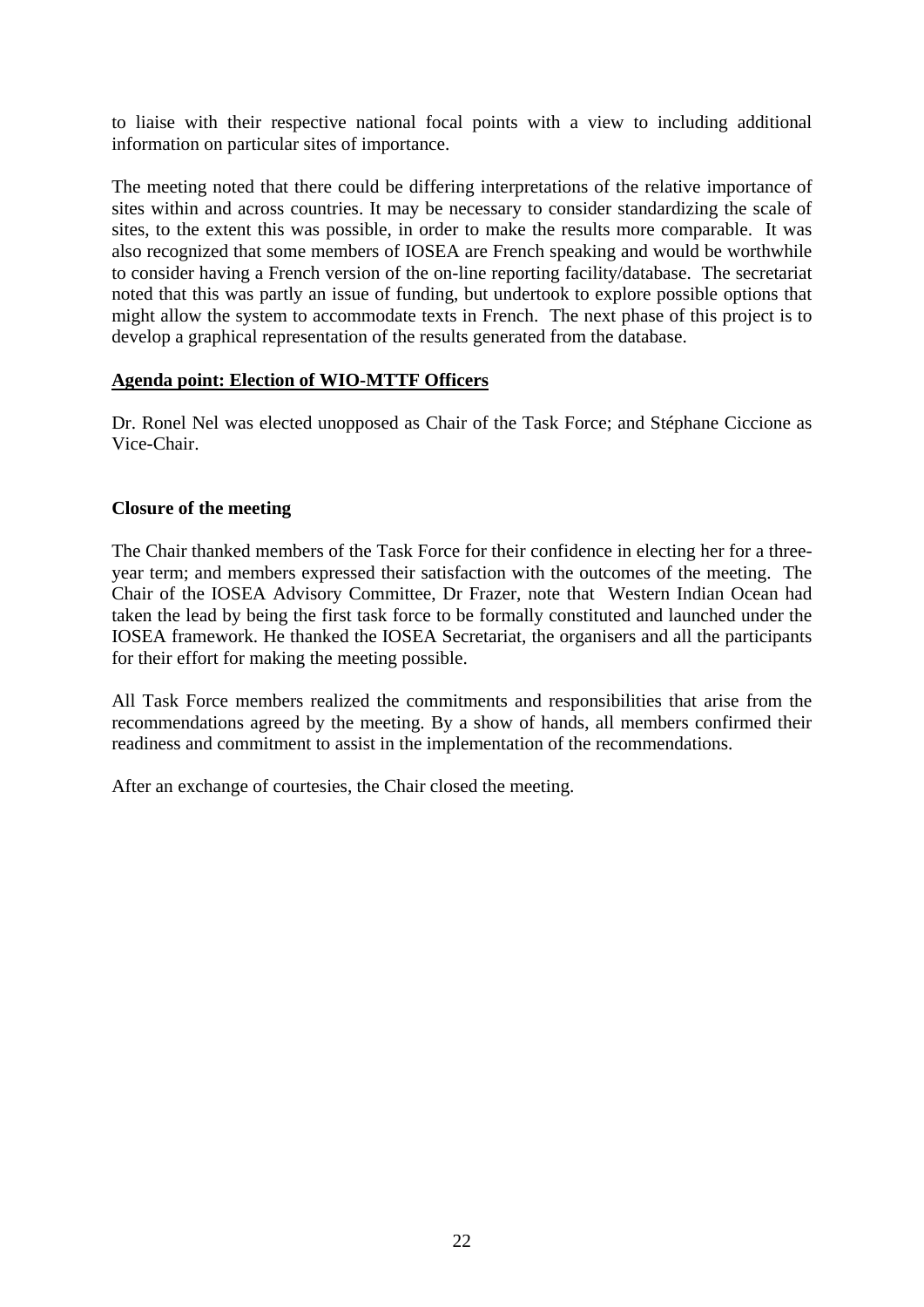# **Annex 1: List of Participants**

| <b>Task Force Member</b> | <b>Nominee of</b>       | E-mail                       |
|--------------------------|-------------------------|------------------------------|
| Mr Anfani MSOILI         | Comoros                 | amsoili@yahoo.fr             |
| Mr Stephane CICCIONE     | France (Réunion)        | stephaneciccione@Kélonia.org |
| Mr Nassir AMIYO          | Kenya (substitute)      | nassirie@gmail.com           |
| Ms Marguerite RASOLOFO   | Madagascar              | rasravao@yahoo.fr            |
| Mr Dindoyal RUMJEET      | Mauritius               | drumjeet@mail.gov.mu         |
| Mr Henriques BALIDY      | Mozambique              | HEJABAN@libero.it            |
| Mr Hussein Yussuf DUALEH | Somalia (observer)      | fish20057@hotmail.com        |
| Dr (Ms) Ronel NEL        | South Africa            | Ronel.Nel@nmmu.ac.za         |
| Ms Asha Ali KHATIB       | United Rep. of Tanzania | ashakhatib@yahoo.com         |
| Mr Peter RICHARDSON      | United Kingdom          | Peter.richardson@mcsuk.org   |

## **Ex-officio member**

| WWF-EAME | Dr Amani Ngusaru<br>ANgusaru@wwftz.org |                         |
|----------|----------------------------------------|-------------------------|
|          | Mr Edward Kimakwa                      | ekimakwa@wwftz.org      |
|          | Mr Godlove Mwamsojo                    | gmwamsojo@wwftz.org     |
|          | Ms Lydia Mwakanema                     | lmwakanema@wwftz.org    |
| SWIOFC   | Mr Bjorn Fagerholm                     | Bjorn.Fagerholm@fao.org |

# **Host Country Representative**

| <b>Fisheries</b><br>tment<br>∩t<br>∙م(<br>. та - | Mı<br>⊣aule<br>/1ntriec<br>W | <u>wyhaule</u><br>.com<br>TIP W<br>отпян |
|--------------------------------------------------|------------------------------|------------------------------------------|
|                                                  |                              |                                          |

## **Observers**

| <b>IUCN</b>                     | Mr Jerker TAMELANDER       | jerker.tamelander@iucn.org |
|---------------------------------|----------------------------|----------------------------|
| <b>IOSEA Advisory Committee</b> | Dr Jack FRAZIER            | kurma@shentel.net          |
| <b>SEAFDEC</b>                  | Mr Bundit CHOKESANGUAN     | bundit@seafdec.org         |
| <b>SEA SENSE</b>                | Ms Catharine Joynson-HICKS | catjhicks@gmail.com        |
| Univ. of Dar Es Salaam          | Mr.Kim Howell              | kmhowell@udsm.ac.tz        |
| <b>WIOMSA</b>                   | Mr Nirmal SHAH             | wildlife@email.sc          |
| WWF - UK                        | Mr David Hoyle             |                            |

# **Secretariat**

| <b>IOSEA</b>                     | Mr Douglas HYKLE  | iosea@un.org            |
|----------------------------------|-------------------|-------------------------|
| <b>UNEP-</b> Nairobi Convention. | Mr Dixon WARUINGE | Dixon.Waruinge@unep.org |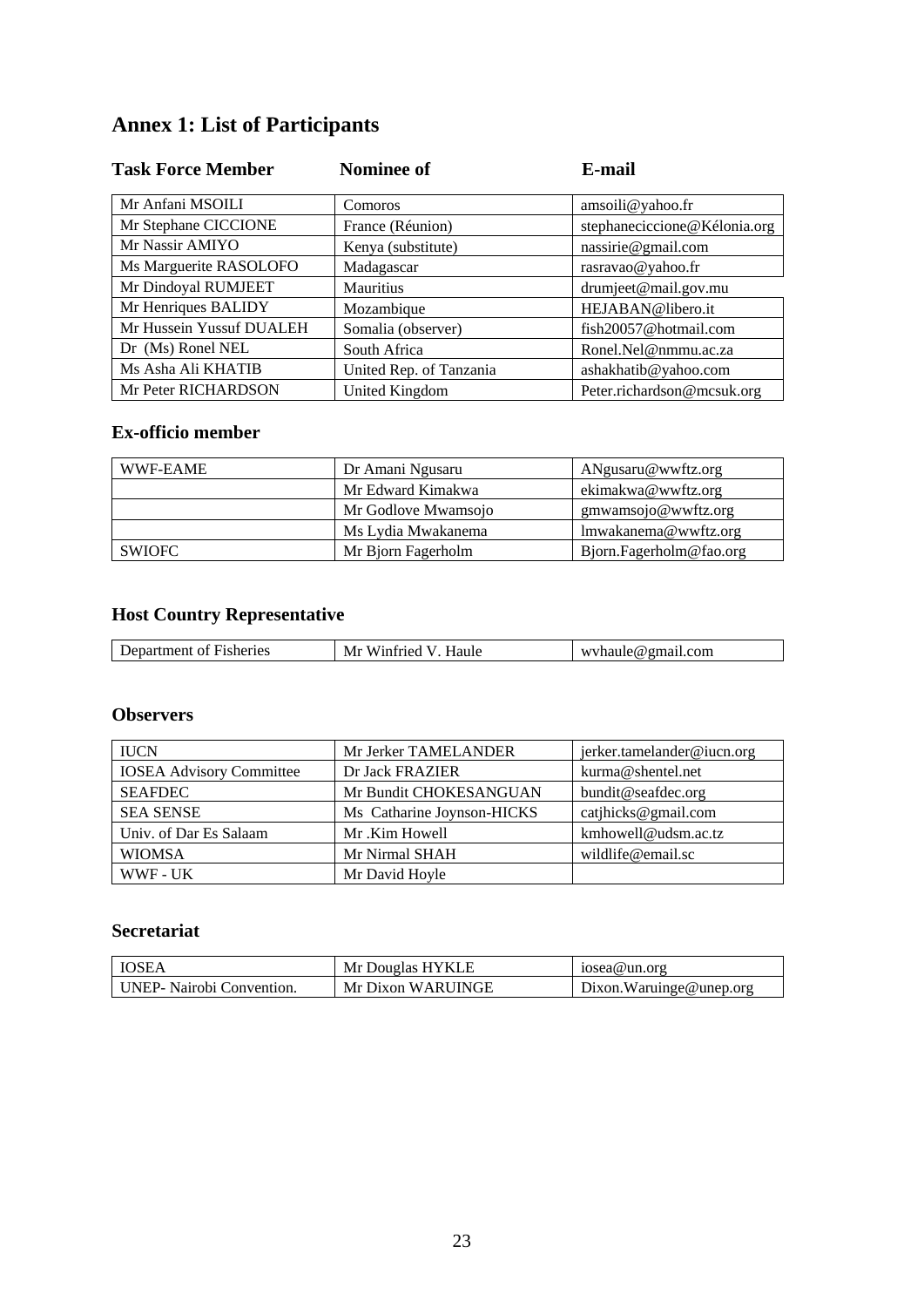# **Annex 2: Objectives, Agenda, and Expected Outcomes of the Meeting**

The specific objectives of the meeting were as follows:

- i) Providing feedback on the establishment the WIO MTTF during the  $5<sup>th</sup>$  COP of the Nairobi Convention, and familiarize participants with its purpose and terms of reference.
- ii) Reviewing the current status of sea turtles and conservation activities in the IOSEA CMP as captured in the IOSEA Online Reporting Facility: (http://ioseaturtles.org/report.php). Participants will have been requested in advance to review, and if possible, update existing information in the system, especially sitebased data.
- iii) Drafting of the scope and work programme for the WIO-MTTF for 2008-2010.
- iv) Identification of priority issues for implementation for the sub-region, as well as nationally.
- v) Identifying activities for fast tracking by the WIO-MTTF in furthering the implementation of the IOSEA Conservation and Management Plan.

The agenda of the meeting was as follows:

- i) Review the purpose and Terms of Reference of the WIO MTTF.
- ii) Identify common goals and synergies between the respective regional programmes (IOSEA MoU, WWF EAME, Nairobi Convention / WIO MTTF etc).
- iii) Review marine turtle conservation progress from a sub-regional perspective as identified through a compilation and analysis of country reports in the IOSEA Online Reporting Facility.
- iv) Identify strengths and particular expertise per country.
- v) Identify gaps, inconsistencies and conflicts (if any) in the implementation of the IOSEA CMP throughout the sub-region.
- vi) Draft work programme for the WIO MTTF 2008-2010.
- vii) Identify financial needs and funding opportunities.
- viii) Election of officers (as identified in the ToR).

The expected outcomes of the meeting were as follows:

- i) An appreciation of how various existing programmes and instruments intersect, and learn about their respective roles, strengths and limitations
- ii) Reviewed the status of marine turtle conservation and management initiatives in the various WIO Range States, with a view to identifying progress and gaps.
- iii) A clear understanding of the value of the newly upgraded IOSEA Online Reporting Facility as a tracking and decision support tool in sea turtle conservation efforts, and will be motivated to contribute updated information on a regular basis.
- iv) Identified a process for implementing a work programme for the WIO MTTF in both the short-term and long-term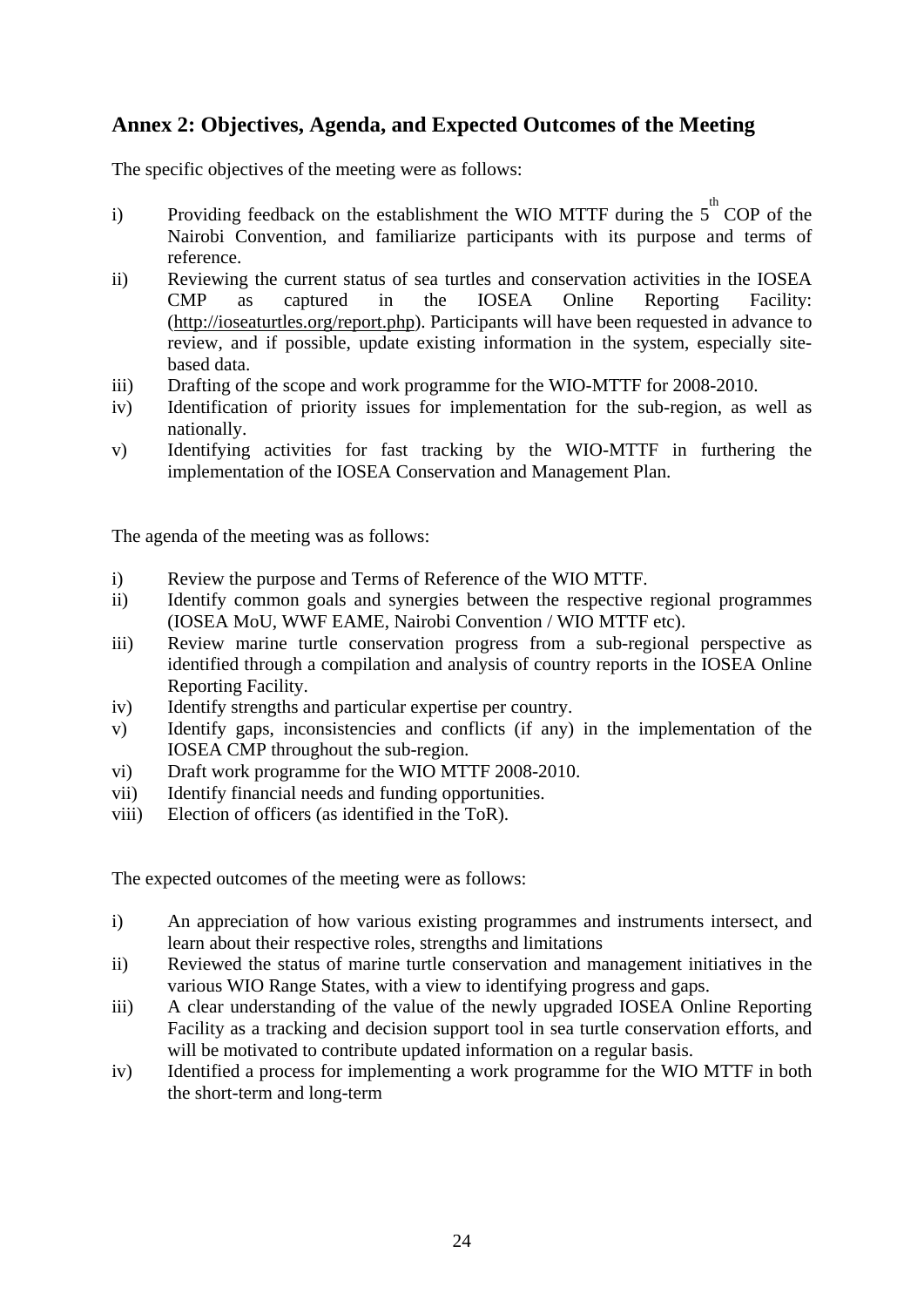# **Annex 3. Partial List of Documents considered by the Meeting**

Regional syntheses produced from the IOSEA Online Reporting Facility:

#### **I. OVERVIEW**

- 1.1 Introduction / Overview
- 1.2.1 Exemplary protocols / Approaches

#### **II. FISHERIES-INTERACTIONS**

- 1.4.1 Fisheries, Fishing Effort & Interactions
- 1.4.2 Perceived Fishing Impact
- 1.4.3 Illegal Fishing
- 1.4.4 Methods to Minimize Incidental Capture
- 1.4.5 Programmes to Minimize Incidental Capture
- 1.4.7 Research & Development

#### **III. ECONOMIC USES**

- 1.5.2 Economic Uses & Cultural Values
- 1.5.3 Traditional Harvest
- 1.3.1 Socio-economic Studies

#### **IV. MONITORING / MITIGATION**

- 3.1.2 Long-term Monitoring Programmes
- 5.2.1 Key Management Measures
- 1.6.1 Measures to Reduce Mortality
- 2.2.1 Recovery of Coral Reefs
- 2.2.3 Recovery of Seagrass Habitats

#### **V. RESEARCH**

- 3.4.1 Standardized Methods of Data Collection
- 3.1.3 Genetic Identity
- 3.1.4 Migration Routes
- 3.1.7 Traditional Ecological Knowledge

#### **VI. STAKEHOLDER INVOLVEMENT**

- 4.3.1 Stakeholder Involvement
- 4.3.2 Public / Private Sector Initiatives
- 4.2 Alternative Livelihood Opportunities
- 4.1.1 Education Materials / Programmes

#### **VII. PRIORITIES / NEEDS**

- 3.3.1 Priority Populations / Trends
- 5.2.2 Priorities for Action: Activities & Sites
- 5.2.3 Local Management Issues
- 5.4.1 Resource / Equipment Needs

#### **VIII. IMPLEMENTATION PREREQUISITES**

- 5.4.2 Conservation / Management Training
- 5.4.3 Capacity Building Partnerships
- 6.3.1 Domestic Funding for MoU Activities
- 6.3.2 Solicitation of External Funding
- 6.4.2 Roles Clearly Defined
- 5.5.2 Review of Policies and Laws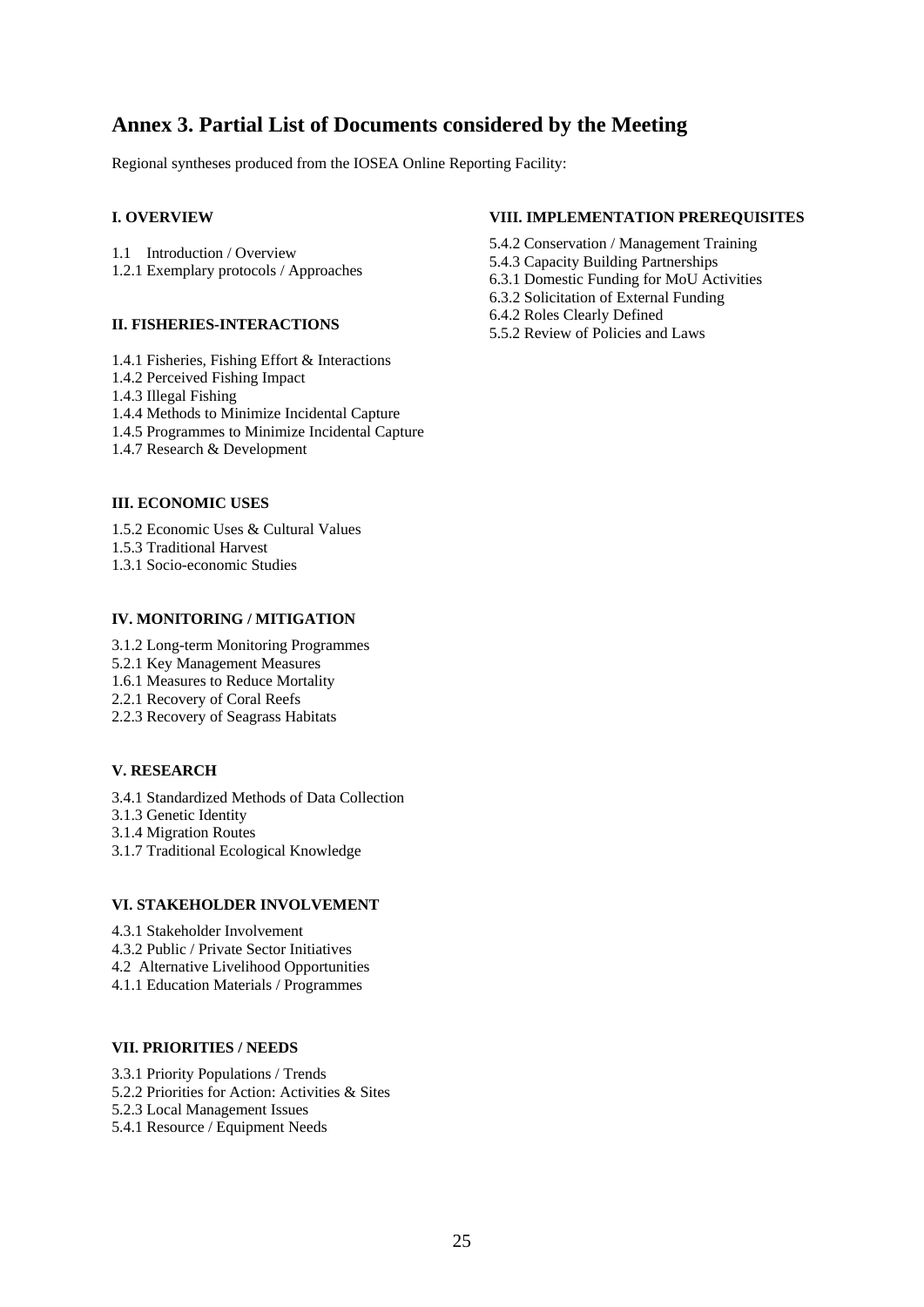## **Annex 4: Priority Populations / Trends (as identified in IOSEA National Reports)**

| Green                                                                                                   | Hawksbill                                                                                 | Loggerhead                                                      | Leatherback              | Olive Ridley                                                   |
|---------------------------------------------------------------------------------------------------------|-------------------------------------------------------------------------------------------|-----------------------------------------------------------------|--------------------------|----------------------------------------------------------------|
| 3 genetic stocks<br>around<br>Mozambique<br>Channel;<br>increasing or stable<br>in FRA nesting<br>sites | 1 SEY site w. good<br>protection;<br>increasing<br>MOZ in decline,<br>few sites elsewhere | SAF increasing;<br>MOZ wide<br>distribution;<br>MAD in decline? | SAF/MOZ<br>small numbers | Incidental most<br>places; insufficient<br>genetic information |
| COM(1)                                                                                                  | COM(2)                                                                                    | FRA(3)                                                          | MAD(3)                   | MOZ(4)                                                         |
| FRA(2)                                                                                                  | FRA(1)                                                                                    | MAD(1)                                                          | MOZ(2)                   | FRA(5)                                                         |
| MAD(2)                                                                                                  | MAD(4)                                                                                    | MOZ(5)                                                          | SAF(1)                   | TAN $(3)$                                                      |
| MAU(1)                                                                                                  | MOZ(1)                                                                                    | SAF(2)                                                          | FRA(4)                   | <b>KEN</b>                                                     |
| MOZ(3)                                                                                                  | SEY(2)                                                                                    | TAN(3)                                                          | TAN(3)                   |                                                                |
| SEY(1)                                                                                                  | SAF(3)                                                                                    | <b>KEN</b>                                                      | <b>KEN</b>               |                                                                |
| SAF(3)                                                                                                  | GBR(1)                                                                                    |                                                                 |                          |                                                                |
| GBR(1)                                                                                                  | TAN(1)                                                                                    |                                                                 |                          |                                                                |
| TAN(1)                                                                                                  | <b>KEN</b>                                                                                |                                                                 |                          |                                                                |
| <b>KEN</b>                                                                                              |                                                                                           |                                                                 |                          |                                                                |

#### *Abbreviations*:

COM - Comoros, FRA - France, GBR - United Kingdom, KEN - Kenya, MAD - Madagascar, MAU, Mauritius, MOZ - Mozambique, SEY - Seychelles, SAF - South Africa, TAN - United Republic of Tanzania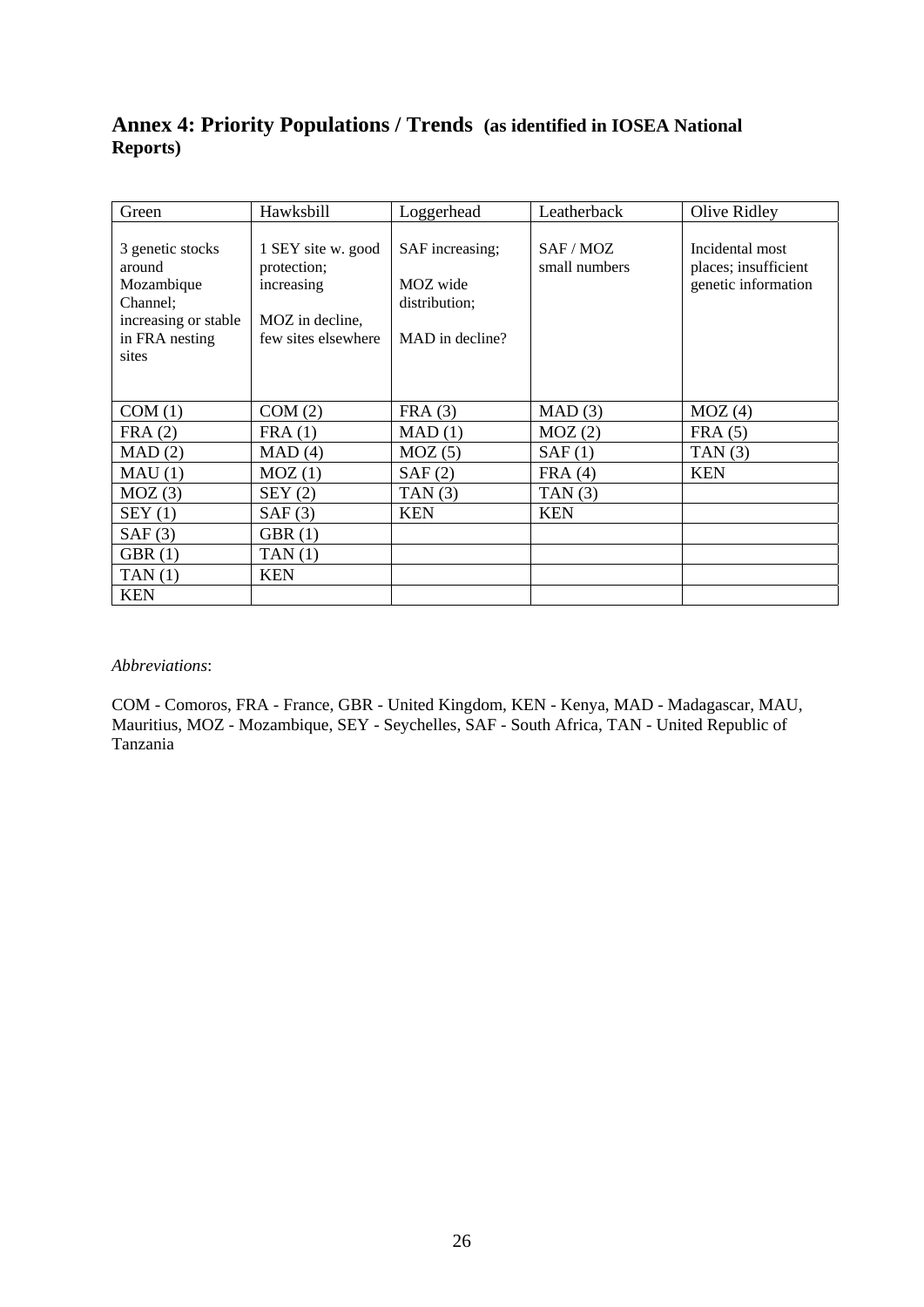

**Memorandum of Understanding on the Conservation and Management of Marine Turtles and their Habitats of the Indian Ocean and South-East Asia** 

**Nairobi Convention for the Protection, Management and Development of the Marine and Coastal Environment of the Eastern African Region** 



First meeting of the Western Indian Ocean - Marine Turtle Task Force Dar es Salaam, United Republic of Tanzania, 27-29 February 2008

# **TERMS OF REFERENCE OF THE WESTERN INDIAN OCEAN - MARINE TURTLE TASK FORCE**

#### *Membership:*

Parties to the Nairobi Convention as well as current Signatory and non-Signatory States to the IOSEA Marine Turtle MoU from the Western Indian Ocean region, selected international nongovernmental organizations, and observers from other relevant organizations contributing to or affecting marine turtle conservation.

#### *Objectives:*

The objective of the IOSEA Memorandum of Understanding is to protect, conserve, replenish and recover marine turtles and their habitats, based on the best scientific evidence, taking into account the environmental, socio-economic and cultural characteristics of the signatory States.

The Nairobi Convention sets a framework in which UNEP, in close collaboration with the relevant components of the United Nations system assists Governments in formulating and implementing programmes for proper management and conservation of the resources of the region. It calls specifically on contracting parties to manage all forms of pollution impacting on marine and coastal environments, as well limiting damage to the coast through the proclaiming of protected areas, following EIA procedures and restricting engineering activities that can be harmful to the environment. Article 14 of the Convention further calls for scientific and technical cooperation through *inter alia* a regional network of national research centres and institutes.

The objectives of the Nairobi Convention and the IOSEA MoU are compatible and the Terms of Reference for the WIO Marine Turtle Task Force should therefore integrate both. The proposed objective of the Task Force is thus *to serve explicitly to facilitate implementation of the IOSEA Marine Turtle MoU (including its Conservation and Management Plan) in the sub-region, at the same time fulfilling the general programme of work of the Nairobi Convention within its broader scope of management of East Africa's coastal and marine environment.* 

The WIO MTTF is therefore a technical committee spanning both scientific and management expertise.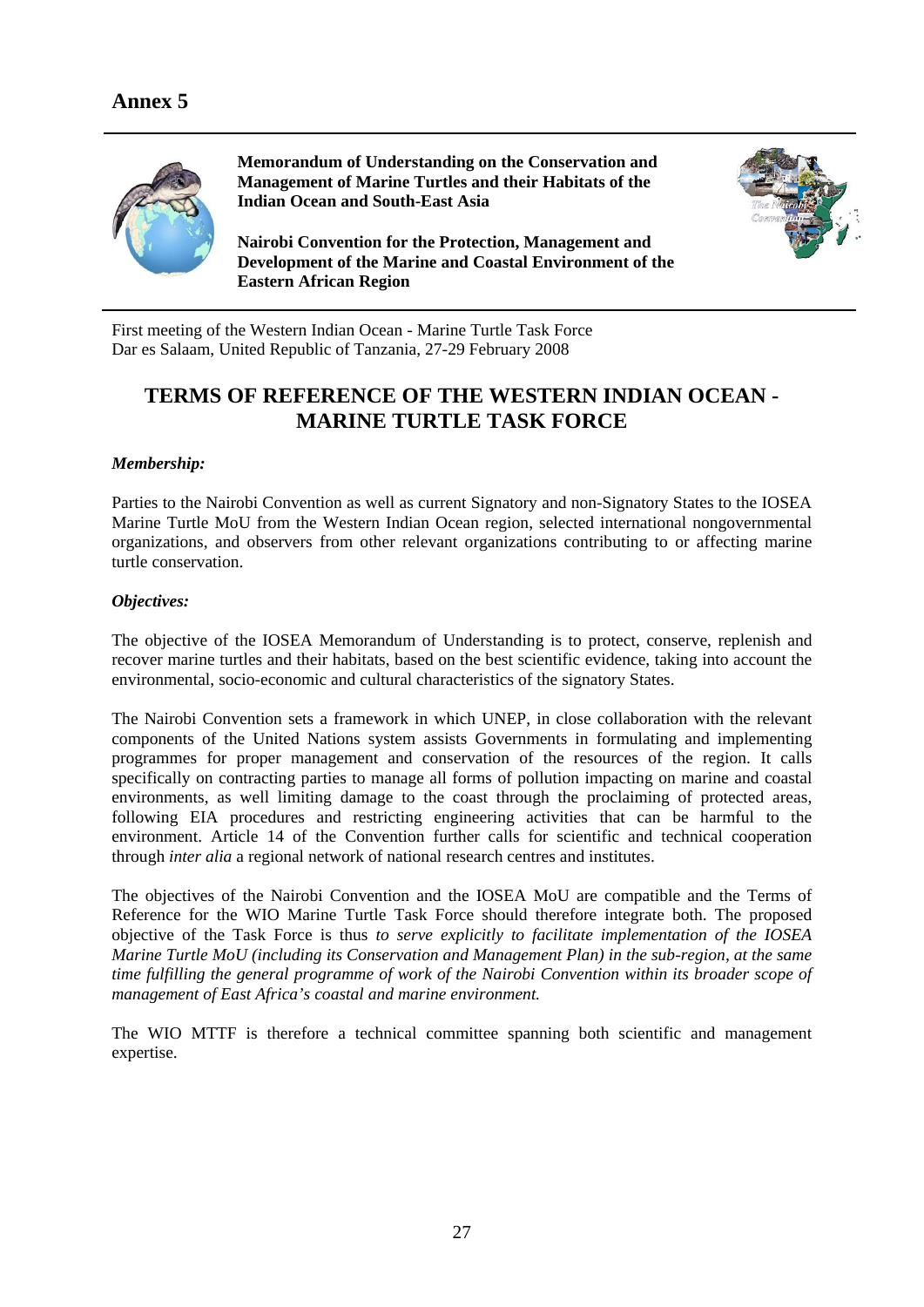#### *Nomination and Appointment*

The WIO-IOSEA Marine Turtle MoU Task Force will be comprised of:

- Nominated country representatives, who can be the IOSEA Focal Point (where one has been appointed) or an alternate (otherwise), and officials from those countries that have yet to sign the **IOSEA** MoU:
- *Ex-officio* members from selected international nongovernmental organizations (e.g. IUCN, WIOMSA, WCS, WWF);
- Observers from other relevant organizations contributing to or affecting marine turtle conservation (e.g. ASCLME, IOTC, NEPAD, SWIOFC).

The Task Force will organise its own business and will elect its own Chair and Vice-Chair on a threeyear rotational basis. The Chair and Vice-Chair should be the principal point of contact between the Task Force, IOSEA Secretariat and the National Committees.

The Task Force members should serve for three years (i.e. through two regular Meetings of the Task Force and Signatory States), and should be eligible for re-nomination and reappointment at subsequent Meetings.

#### *Meetings and communications*

To minimise costs, the Task Force should conduct as much of its activity as possible through electronic communication on a regular basis.

At least once a year the Task Force can meet in conjunction with the Meeting of IOSEA Signatory States to review progress, confirm funding and decide on a regional work plan. Where possible the task force may also meet in conjunction with the meeting of Nairobi Convention Focal Points, held every two years.

Meetings will be held in different venues and may be convened, as appropriate, with the IOSEA Marine Turtle MoU, the Nairobi Convention, and other related instruments, such as CITES, EAME, NEPAD, SWIOFC and other regional and international networks.

The Chair and/or Vice Chair should endeavour to participate in the relevant meetings of the IOSEA Signatory States and the Nairobi Convention, and may also participate in the meetings of related and associated agreements and organisations. Wherever possible, the other members of the Task Force should also participate in the meetings of the IOSEA Signatory States and Nairobi Convention.

#### *Mandate (priorities shown in bold, as identified by the Task Force)*

Strengthen regional cooperation and coordination

- **Serve as the WIO coordinating and advisory committee for marine turtle conservation in the sub-region.**
- **Develop linkages and dialogue between the conservation sector and other sectors and industries, such as development, tourism, planning, economy, fisheries, protected areas etc., and encourage National Committees to make these linkages.**
- Support the implementation of the goals of both the Nairobi Convention and the IOSEA Marine Turtle MoU.
- Advocate and direct collaborative efforts for marine turtle conservation among stakeholders, including governments, management authorities, the private sector, coastal communities and non-governmental organisations.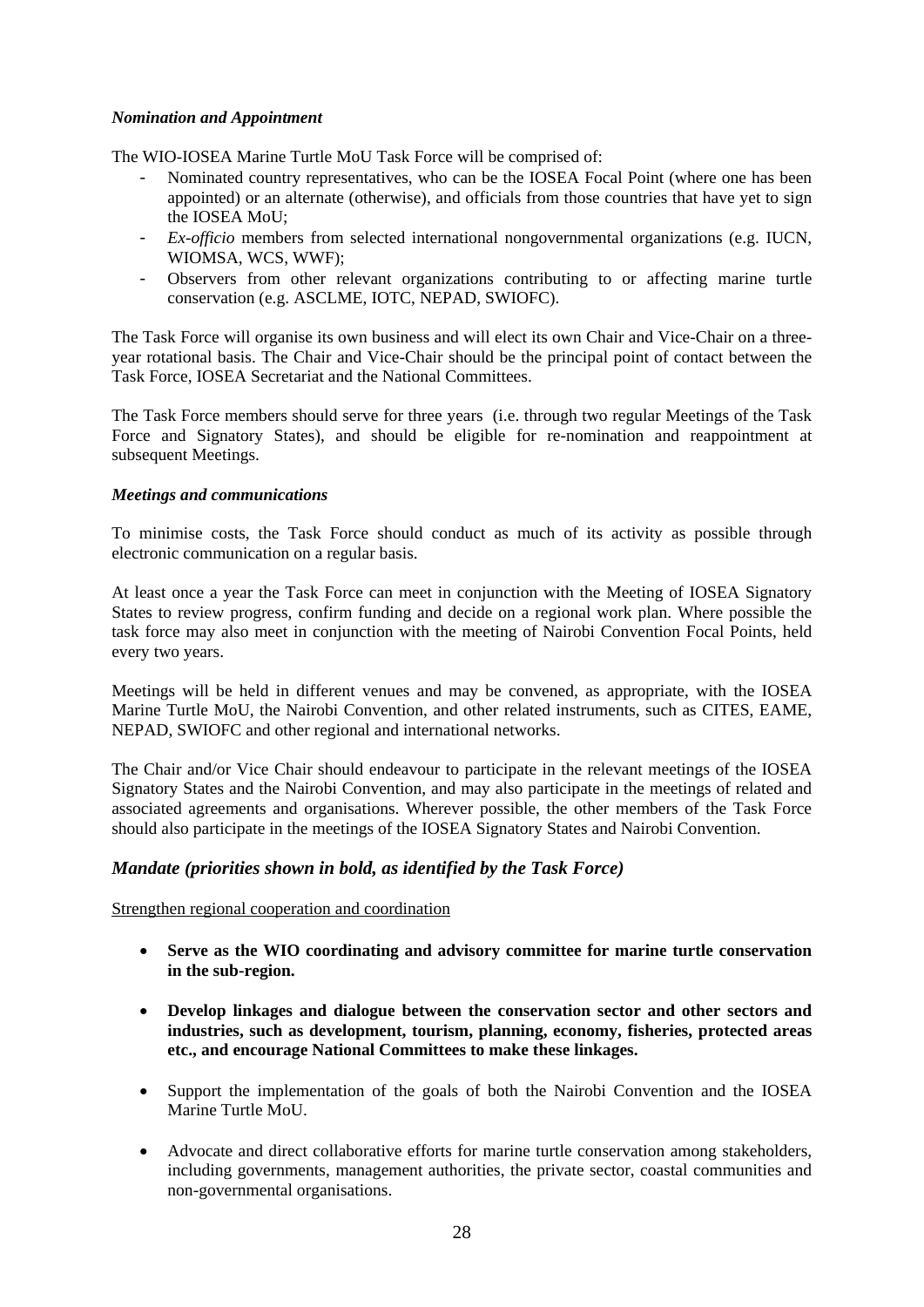• Ensure good relations are maintained among Governments, NGOs, regional, national and local groups and individuals interested in marine turtle conservation, by conveying information to support ideas, goals, achievements and lessons learned.

#### Review and Reporting

- **Develop and standardize protocols for data collection, management and data sharing for research and monitoring programmes.**
- Develop methods to regionally review the collective implementation of national commitments to the IOSEA Marine Turtle MoU, making use of the standardised IOSEA National Report template.
- Review and recommend best practice principles for activities requiring the interaction with turtles such as monitoring, education facilities (aquaria) and hatcheries, filming and ecotourism ventures.
- Promote both biophysical and socio-economic monitoring and more effective coordination with regional and international monitoring programmes.

#### Planning, Conservation and Management

- **Collaborate with National Committees, NGO's, regional, national and local groups and individuals interested in marine turtle conservation to recommend coherent subregional priorities for marine turtle conservation, based on the IOSEA CMP.**
- Encourage signatories and non-signatories to the MoU to develop national marine turtle conservation action plans or strategies within the context of the regional framework of the Nairobi Convention and IOSEA CMP.
- Work with National Committees to ensure national planning is compatible with marine turtle conservation planning across the region.
- Obtain government and convention endorsement for a regional strategy.
- Collaborate with National Committees to prioritise future work for the implementation of the IOSEA MoU with individual respect given to each countries situation.
- Solicit funds for activities to be undertaken by the WIO-IOSEA Marine Turtle MoU Task Force and assist in fundraising for other marine turtle conservation activities/projects that will benefit the region and individual countries.
- Assist National Committees to solicit funding for national conservation activities.

#### Capacity Building

- **Support the development of local capacity in research, management and governance by identifying capacity needs, implementing exchange programmes or (where possible) seeking resources to conduct research and monitoring programmes.**
- Facilitate the creation or strengthening of National Committees in all countries.
- Encourage National Governments to recognise local issues and establish national legislation or enforcement to further protect marine turtles.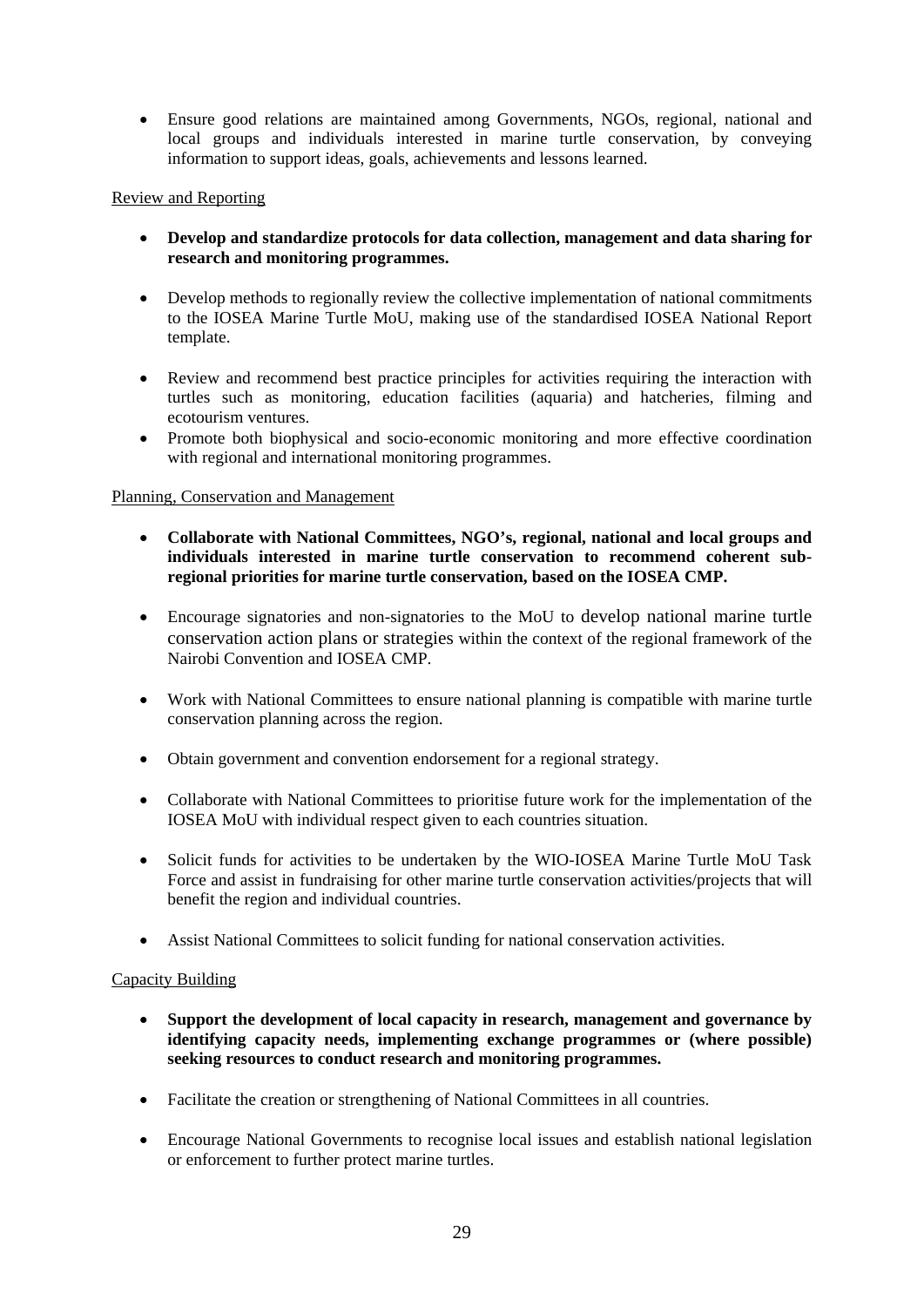#### Facilitate Communication

.

- **Provide and facilitate access to technical advice. Act as a reference body and provide advice on proposals for marine turtle conservation projects in the region. Encourage proposals to have a regional perspective and provide linkages between local, national and regional networks where possible.**
- **Facilitate linkages and collaboration with regional organisations such as IUCN, WIOMSA, WCS, WWF, SWIOFC, and IOTC.**
- Facilitate communication and the dissemination of information for the purposes of scientific and public awareness.
- Facilitate and support communication at the national level and serve as a platform to coordinate local initiatives (where required in the absence of national committees).
- Encourage active participation in sub-/regional meetings by institutions and relevant parties in order to raise awareness about priority and emerging issues concerning marine turtles.

Considering the current level of implementation, it is clear that the sub-region has very limited resources for implementation. It is therefore expected that the responsibilities and activities should not be reliant on many additional resources from governments. All of the WIO-MTTF activities will take place in consultation with the IOSEA and Nairobi Convention Secretariats, and will seek additional resources, opportunities and frameworks.

*Appendix: Work Programme of the WIO - Marine Turtle Task Force, March 2008 – February 2011*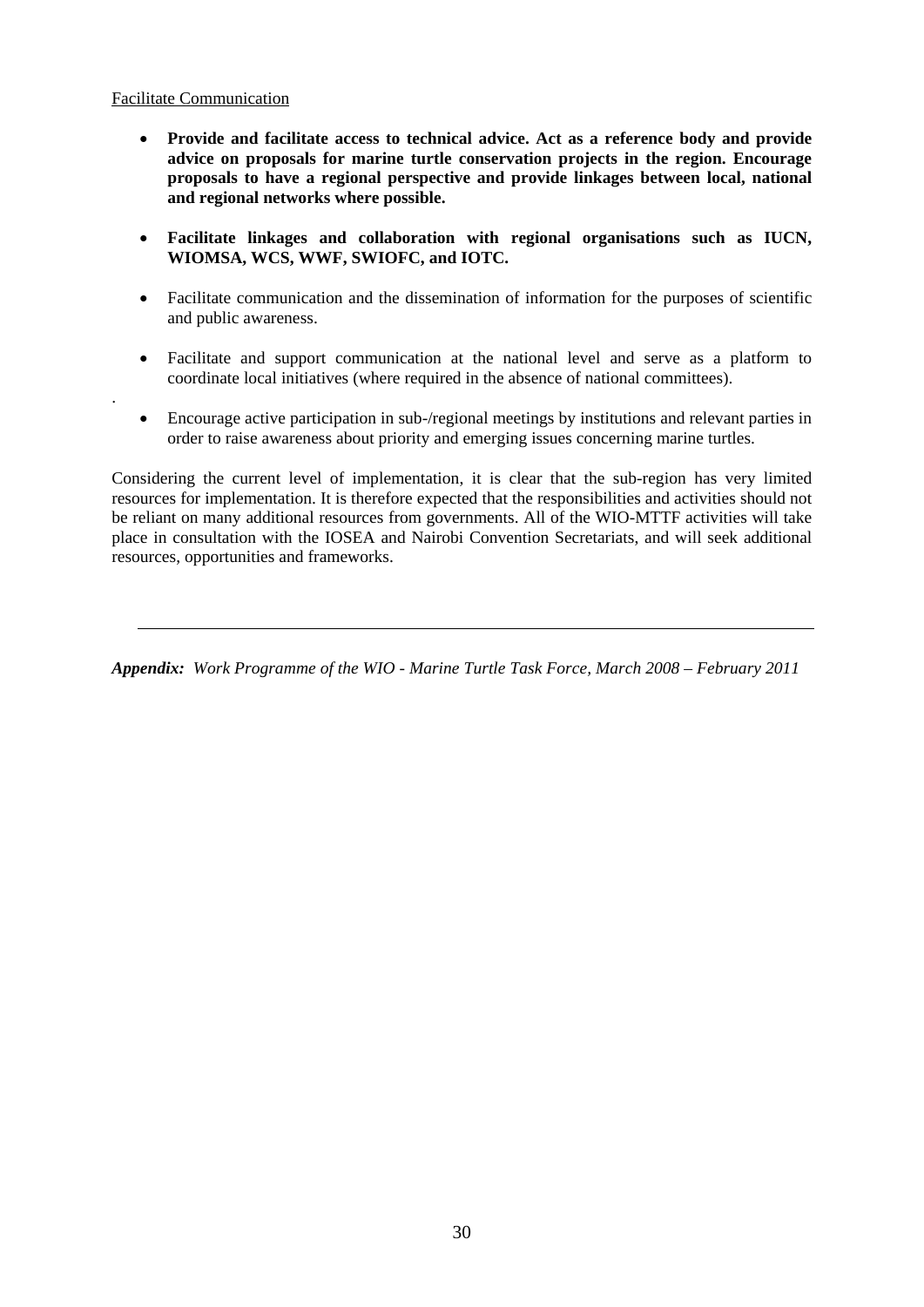# **Annex 6: Work Programme of the Western Indian Ocean – Marine Turtle Task Force: March 2008 – February 2011**

*Adopted by the First Meeting of the Task Force (Dar es Salaam, 27 - 29 February 2008)*

#### IMPLEMENTATION PREREQUISITES

| <b>Recommendation</b>                                                                                                                                                                                                                                                                                                | <b>Lead / Responsible</b>                 | <b>Time-frame</b>                     |
|----------------------------------------------------------------------------------------------------------------------------------------------------------------------------------------------------------------------------------------------------------------------------------------------------------------------|-------------------------------------------|---------------------------------------|
| 1a. Task Force members should establish working<br>relationships with their respective IOSEA Focal Points;                                                                                                                                                                                                           | <b>TF Members</b>                         | Immediate                             |
| 1b. Provide suggestions to, and assist their respective<br>national Focal Points on strengthening national committees,<br>networks, working groups or other national arrangements, as<br>appropriate;                                                                                                                | <b>TF Members</b>                         | Ongoing                               |
| <b>1c.</b> Assist respective Focal Points with the updating of<br>IOSEA national reports, including identification of specific<br>resource needs.                                                                                                                                                                    | <b>TF Members</b>                         | Within 3 months<br>(before IOSEA SS5) |
| <b>SOCIAL CUSTOMS AND PRACTICES (Social Aspects)</b>                                                                                                                                                                                                                                                                 |                                           |                                       |
| <b>Recommendation</b>                                                                                                                                                                                                                                                                                                | <b>Lead / Responsible</b>                 | <b>Time-frame</b>                     |
| 2: Develop a proposal for a compilation of available,<br>relevant information on social aspects of marine turtle<br>conservation in the region, including a literature review<br>as a form of policy brief, perhaps to be funded and made<br>available by WWF or WIOMSA, in preparation for a<br>symposium/workshop. | TF Chair                                  | 2 months                              |
| <b>ECONOMIC USES OF MARINE TURTLES</b>                                                                                                                                                                                                                                                                               |                                           |                                       |
| <b>Recommendation</b>                                                                                                                                                                                                                                                                                                | <b>Lead / Responsible</b>                 | <b>Time-frame</b>                     |
| 3. Request the support of WIOMSA and other regional<br>funding bodies to conduct a regional workshop to assess<br>the social-economic values of marine turtles and socio-<br>economic conservation approaches (concept to be<br>drafted by J. Frazier for review by the Task Force).                                 | TF Chair; IOSEA,<br>Nairobi, Jack Frazier | 12 months                             |
| 4. From the workshop, produce an annotated<br>bibliography, socio-economic study guidelines and<br>analysis of conservation approaches from the region.                                                                                                                                                              | (To be decided at<br>workshop)            |                                       |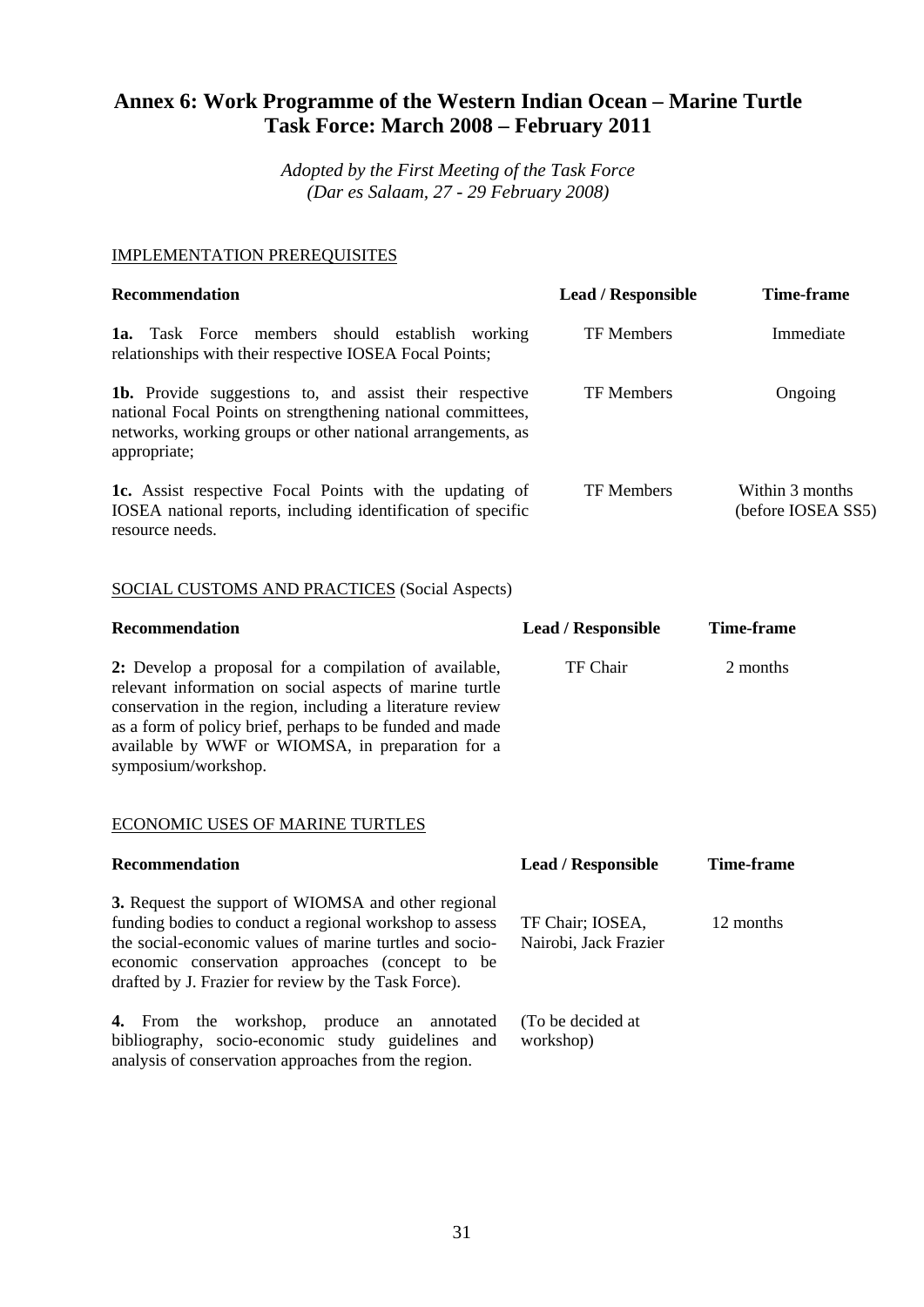## FISHERIES-INTERACTIONS

| <b>Recommendation</b>                                                                                                                                                                                                                                   | <b>Lead / Responsible</b>                            | <b>Time-frame</b>        |
|---------------------------------------------------------------------------------------------------------------------------------------------------------------------------------------------------------------------------------------------------------|------------------------------------------------------|--------------------------|
| 5. Task Force members are encouraged to work directly<br>with IOSEA Focal Points and relevant stakeholders to<br>complete and improve the quality of data in national<br>reports in relation to fisheries and fisheries interactions,<br>in particular. | <b>TF Members</b>                                    | Immediate<br>and ongoing |
| <b>6.</b> Engage RFMOs and other bodies not yet participating<br>in the Task Force, including IOTC, ASLME, IOC,<br>SWIOFP etc                                                                                                                           | IOSEA, Nairobi                                       | Immediate<br>and ongoing |
| 7. Liaise with the Indian Ocean Tuna Commission<br>(IOTC) and SWIOFC for data on marine turtle by-catch<br>in purse seining and long lining, including the impact of<br>the use of FADs, and other non-tuna fisheries.                                  | IOSEA, Nairobi                                       | Immediate<br>and ongoing |
| 8. Compile information on the status of on-board<br>observer programmes and the status of marine turtle<br>bycatch recording within those observer programmes in<br>Western Indian Ocean region.                                                        | <b>TF</b> Members                                    | 3 months                 |
| 9. Explore opportunities for applying market incentives<br>(eco-labelling, certification etc) and role of international<br>bodies and instruments (EU, FAO, CMS, SWIOFC) to<br>enhance compliance in use of bycatch reduction<br>measures.              | TF Chair, TF<br>Members, IOSEA                       | 3 months                 |
| MONITORING / MITIGATION / RESEARCH                                                                                                                                                                                                                      |                                                      |                          |
| <b>Recommendation</b>                                                                                                                                                                                                                                   | <b>Lead / Responsible</b>                            | <b>Time-frame</b>        |
| Compile information on existing monitoring<br>10.<br>protocols and needs within region and submit to IOSEA<br>Secretariat in preparation for a regional training<br>workshop.                                                                           | TF Chair,<br><b>TF Members</b>                       | 6 months                 |
| 11. Develop a proposal for a WIO regional technical<br>training workshop(s) to develop minimum standardized<br>protocols for monitoring, for submission to interested<br>donor bodies.                                                                  | TF Chair; IOSEA,<br>Nairobi                          | 12 months                |
| 12. Maintain a record of genetic studies conducted in the<br>region and submit the information to IOSEA for posting<br>on the IOSEA website.                                                                                                            | S. Ciccione (TF<br>Vice-Chair), TF<br>Members, IOSEA | 3 months                 |
| 13. Provide up-to-date lists of flipper tag series used in<br>the countries for inclusion in the existing IOSEA online<br>database of tag series.                                                                                                       | TF Members,<br><b>IOSEA</b>                          | 3 months                 |
| 14. Submit information on satellite tracking studies in<br>WIO countries to TF Chair, who will compile a record of                                                                                                                                      | TF Members, TF<br>Chair, IOSEA                       | 3 months                 |

regional activities for sharing on the IOSEA website.